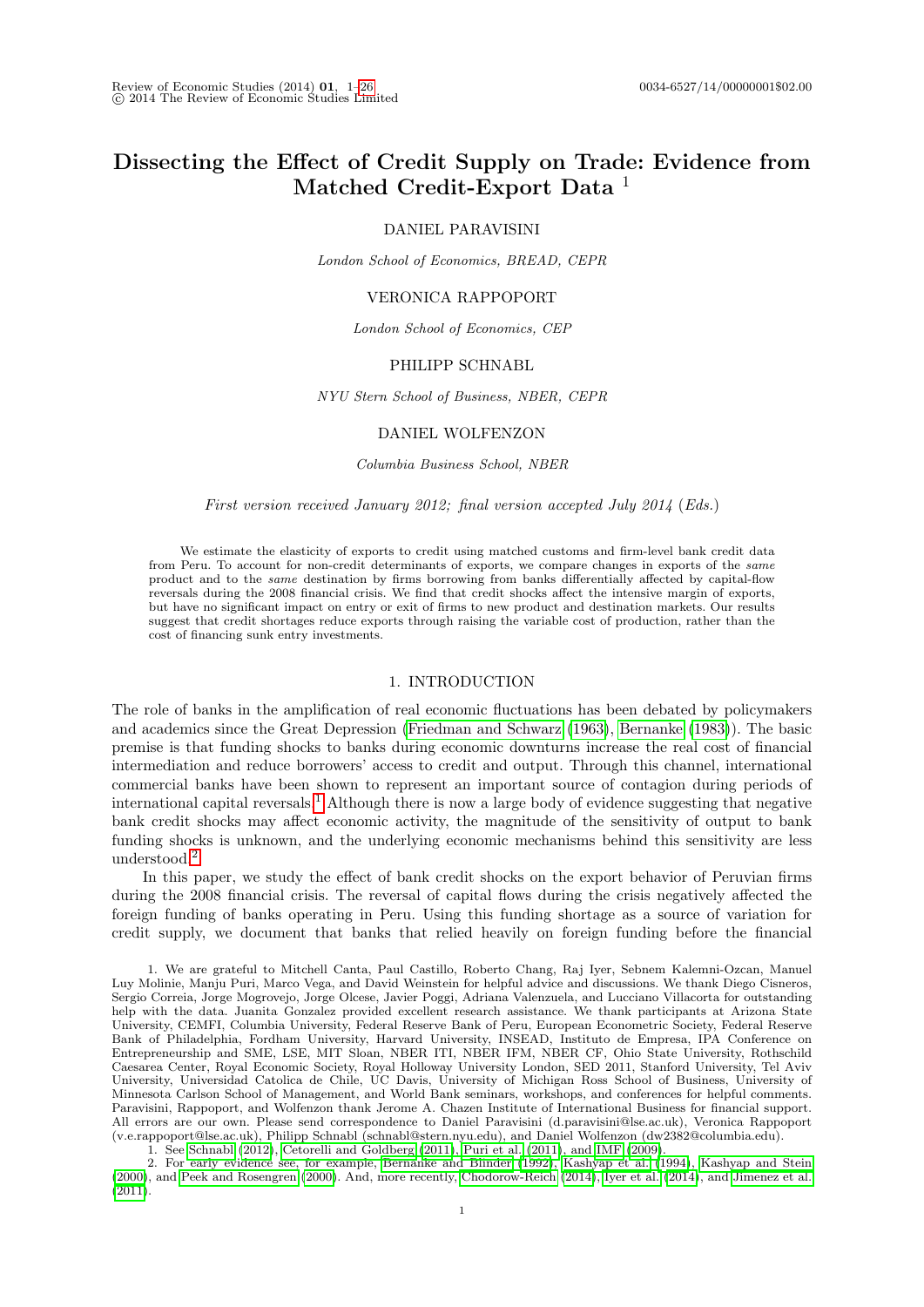crisis significantly reduced the supply of credit when capital flows reversed in 2008. Then, we exploit the disaggregated nature of the export data to compare the export growth of the same product and to the same destination across firms that borrowed from banks that were differentially affected by funding shocks. Comparing exports within narrowly defined markets is key to overcoming concerns that unobserved export demand and input market shocks might be correlated with the credit supply shock.

Our main result is that negative shocks to credit reduce the volume of exports for firms that continue exporting to a given product-destination market (i.e., the intensive margin) and has no impact on the probability that a firm exits or enters new product and destination markets. This result provides new insights into the relationship between exporters' production function and their use of credit. Consider, for example, the benchmark model of trade with sunk entry costs.<sup>[3](#page-0-0)</sup> In such a framework, a negative credit shock affects the entry margin, but once the initial investment is paid, credit fluctuations do not affect the intensive margin of exports. Yet, we find positive elasticities on the intensive margin, suggesting that credit shocks affect the variable cost of exporting. This would be the case, for example, if banks financed exporters' working capital, as in [Feenstra et al.](#page-15-8) [\(2014\)](#page-15-8) and [Manova](#page-16-5) [\(2013\)](#page-16-5). By increasing the unit cost of production, adverse credit conditions reduce the equilibrium size and profitability of exports.

The novelty of our empirical estimation relies on the uniqueness of the data. First, we observe outstanding credit for all Peruvian firms with each bank, as well as detailed banks' balance sheets. Then, rather than simply relying on the firm's outstanding credit level—which is an equilibrium outcome also determined by demand—we use a bank's dependence on foreign funding interacted with firms' debt composition across banks to construct an instrumental variable for firms' exposure to credit supply shocks. And, second, we use customs data, which include information on the identity of the exporting firm, product, destination, mode of transportation, volume, price, and date of each shipment. Using this information, we estimate regressions with a full set of product-destination-time dummies to control for non-credit shocks, such as time-varying export demand, changes in international prices, and input cost fluctuations. We find that both of these features of our estimation approach are crucial: a naive estimation, without instrumenting for credit supply and without accounting for non-credit shocks at the product-destination level, results in substantial estimation bias that may lead to erroneous conclusions, both qualitatively and quantitatively.

Our data and empirical approach allow us to obtain point-estimates of the elasticity of different dimensions of the export activity to credit. On the intensive margin, we find that a 10% reduction in the supply of credit reduces the volume of exports in the year after the shock by 1.95%. We further show that firms adjust the intensive margin of exports in two ways—by changing the frequency of shipments of a given product to a given destination (with an elasticity of  $(0.10)$ ); and by adjusting the size of each shipment, with an elasticity of 0.9 and 0.11 when size is measured by volume and value, respectively. On the extensive margin, we find that credit shocks do not significantly affect the probability that a firm exits or enters a given export market. We also find that the credit arrangements between the exporter and the importer react to funding shocks to the exporting firm: after bank credit supply declines, exporting firms firms partially substitute towards trade credit with the importer. The magnitude of the effect is economically small: A 10% reduction in bank lending triggers an increase of 0.2% in the fraction of the shipment paid in advanced by the importer.<sup>[4](#page-0-0)</sup>

This paper is related to a growing empirical literature that analyzes the role of credit in export activities. One strand of this literature focuses on the link between access to credit and the steady-state patterns of international trade and comparative advantages.<sup>[5](#page-0-0)</sup> Our paper focuses not on the static patterns of exports, but on the effect of a credit shock on firms' export performance. Our results are more closely related to the work that analyzes the effects of credit disruptions on trade during the Great Trade Collapse of 2008 (see, for example, [Bricongne et al.](#page-15-9) [\(2012\)](#page-15-9), [Bolton et al.](#page-15-10) [\(2011\)](#page-15-10), [Chor and Manova](#page-15-11) [\(2012\)](#page-15-11), and [Levchenko et al.](#page-16-6) [\(2010\)](#page-16-6)). Most of the studies are based on the comparison of exports across industries presumed to differ in their sensitivity to credit. We can use our setting to test whether industrylevel indicators, such as the [Rajan and Zingales](#page-16-7) [\(1998\)](#page-16-7) external dependence index, are correlated with

<sup>3.</sup> See, among others, [Baldwin and Krugman](#page-15-12) [\(1989\)](#page-15-12), [Roberts and Tybout](#page-16-8) [\(1999\)](#page-16-8), and [Melitz](#page-16-9) [\(2003\)](#page-16-9). Motivated by the important fixed costs involved in entering a new market—i.e. setting up distribution networks, marketing– [Chaney](#page-15-13) [\(2005\)](#page-15-13) develops a model where firms are liquidity constrained and must pay an export entry cost. Participation in the export market is, as a result, suboptimal.

<sup>4.</sup> This is consistent with the findings of [Antras and Foley](#page-14-0) [\(2014\)](#page-14-0), who also document stickiness in the terms of the trade credit contracts between established trade partners during the 2008 financial crisis.

<sup>5.</sup> [Beck](#page-15-14) [\(2002\)](#page-15-14) and [Manova](#page-16-5) [\(2013\)](#page-16-5), for example, look at cross-country differences in financial conditions and the resulting patterns of exports across industries. And, related to static models of trade with heterogeneous firms and credit constraints, as in [Chaney](#page-15-13) [\(2005\)](#page-15-13), recent empirical literature has used cross-sectional firm-level data to analyze the effect of credit constraints on firms' participation in export markets. See, for example, [Manova et al.](#page-16-10) [\(2014\)](#page-16-10), [Minetti and Zhu](#page-16-11)  $(2011)$ , Muûls  $(2012)$  and [Berman and Hericourt](#page-15-15)  $(2010)$ .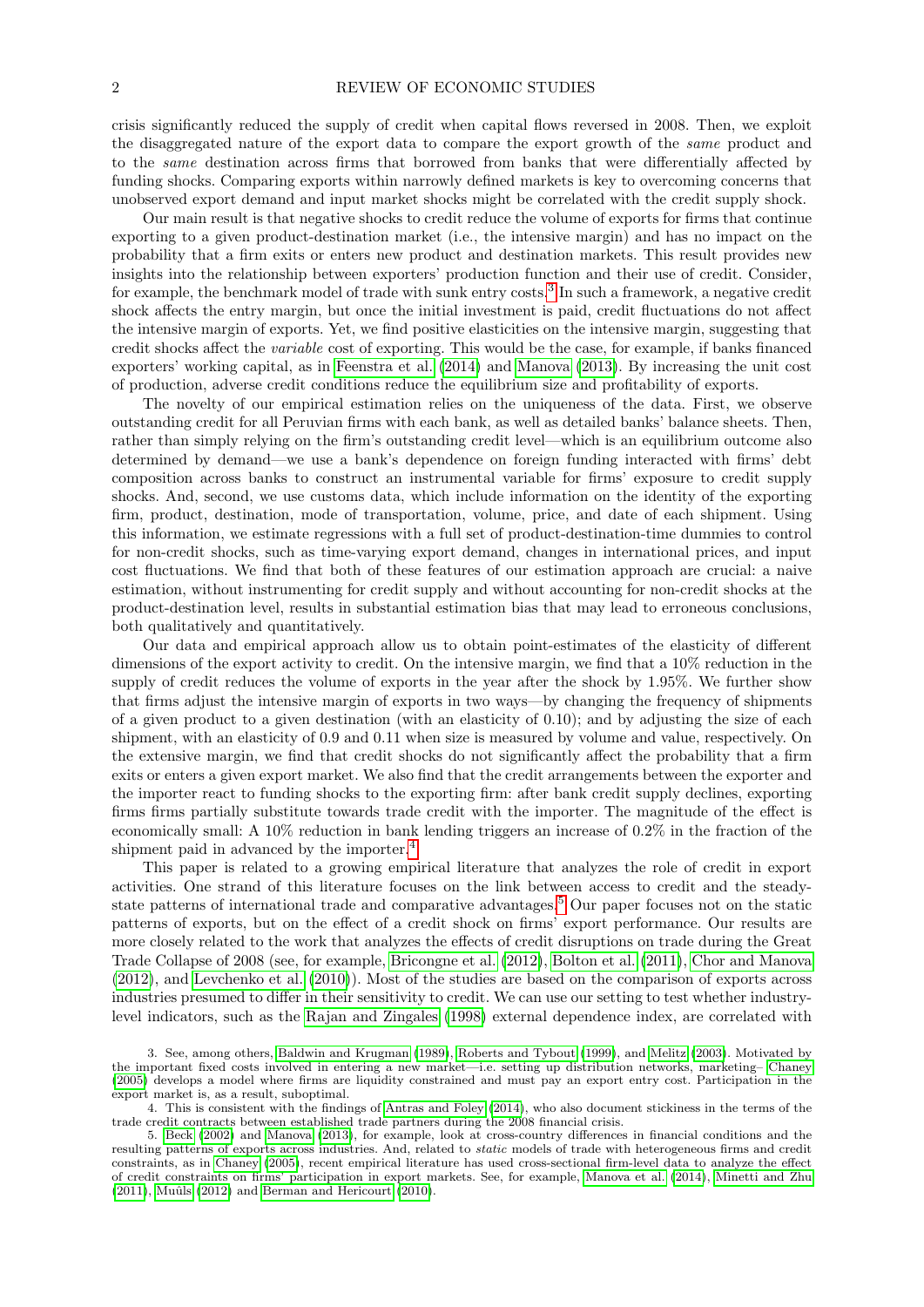the sensitivity of exports to credit shocks. We find no evidence in our setting to support the common assumption that sectors with high dependence on external finance have a higher export elasticity to credit supply shocks. Most likely, these measures capture exporters' long-term need for outside financing.

The paper is closely related to the recent literature on the real effects of the bank lending channel that uses firm-level instruments for credit shocks (see, for example, [Amiti and Weinstein](#page-14-1) [\(2011\)](#page-14-1), [Carvalho](#page-15-16) [et al.](#page-15-16) [\(2014\)](#page-15-16), [Chodorow-Reich](#page-15-5) [\(2014\)](#page-15-5), [Iyer et al.](#page-15-6) [\(2014\)](#page-15-6), [Jimenez et al.](#page-15-7) [\(2011\)](#page-15-7), [Kalemli-Ozcan et al.](#page-16-13)  $(2010)$ , and Muûls  $(2012)$ ). This literature compares firm-level outcomes —such as total sales, total exports, employment or investment— across firms affected differently by a credit shock. Comparing total exports across firms does not account for non-credit shocks to their different markets of operation, which, as we show in our setting, results in substantial estimation bias. For example, the point-estimate of the export elasticity to credit is biased downwards and not statistically different from zero when productdestination shocks are unaccounted for. Moreover, accounting for product-destination shocks crucially alters the cross-sectional correlation between the export sensitivity to credit and the variables typically used in the literature as a proxy for trade-specific financing demand (distance to destination, the mode of transportation (air vs. sea or ground), or whether the importer paid for exported goods in advance).<sup>[6](#page-0-0)</sup> In particular, the correlation between the export elasticity to credit and these proxies disappears when we control for product-destination shocks.

Our results highlight the importance of non-credit factors during the Great Trade Collapse.<sup>[7](#page-0-0)</sup> Indeed, in the case of Peru, our estimates suggest that while bank credit appears to have a first-order effect on exports, the bulk of the decline in exports is explained by the drop in international demand for Peruvian goods. Peruvian export volume growth was -9.6% during the year following July 2008, almost 13 percentage points lower than in the previous year. Assuming that only banks with above-average foreign funding reduced their supply of credit, our estimates imply that the shock to bank funding accounts for only 8% of the missing volume of exports.

The rest of the paper proceeds as follows. Section [2](#page-2-0) describes the economic environment and the data. Section [3](#page-4-0) discusses the empirical strategy. Section [4](#page-6-0) presents the results on the elasticity of exports to credit. Section [5](#page-12-0) tests the validity of several key assumptions in existing empirical work aimed at measuring the effect of credit shocks on real economic activity. Section [6](#page-14-2) concludes and performs a back of the envelope calculation of the contribution of finance to the overall export decline during the the 2008 crisis.

# 2. BACKGROUND AND DATA DESCRIPTION

<span id="page-2-0"></span>This section describes the environment and the data. We first briefly describe the Peruvian economy with an emphasis on the banking and export sectors—during the 2008 financial crisis. We then present the multiple data sets used in the empirical exercise.

## 2.1. Background

The 2008 financial crisis affected Peru through two main channels. The first was through the decline in the demand for Peruvian exports. Peruvian exports, which had been growing steadily over the decade prior to the 2008 financial crisis, suffered a sharp drop after 2008. Figure [2a](#page-17-0) shows the monthly (log) exports between 2007 and 2009. Peak to trough, monthly exports dropped by around 60% in value (40% in volume) during the 200[8](#page-0-0) financial crisis.<sup>8</sup> The second channel was through the decline of portfolio capital inflows to Peru, which had been growing prior to the crisis. These flows stopped suddenly in mid 2008. As shown in Figure [2b,](#page-17-1) the decline in portfolio flows led to a dramatic decline in foreign funding to Peruvian banks.

Peru's GDP yearly growth declined from 11.7% in the second quarter of 2008 to -1.2% in the second quarter of 2009. Bank lending followed a similar trend: total bank loan growth dropped from 2.4% between March and September 2008, to  $1.6\%$  during the following six months.<sup>[9](#page-0-0)</sup> This decline was concentrated in dollar-denominated loans, while lending in domestic currency (Soles) remained stable.

<sup>6.</sup> The interaction of time-to-ship and credit frictions is emphasized in, among others, [Amiti and Weinstein](#page-14-1) [\(2011\)](#page-14-1), [Leibovici and Waugh](#page-16-14) [\(2013\)](#page-16-14), and [Berman et al.](#page-15-17) [\(2012\)](#page-15-17).

<sup>7.</sup> For evidence of non-financial determinants of the 2008 trade collapse, see [Alessandria et al.](#page-14-3) [\(2010\)](#page-14-3), [Bems et al.](#page-15-18) [\(2010\)](#page-15-18), [Eaton et al.](#page-15-19) [\(2010\)](#page-15-19), and [Levchenko et al.](#page-16-6) [\(2010\)](#page-16-6).

<sup>8.</sup> The timing and magnitude of this decline aligns closely with the sharp collapse of world trade during the last quarter of 2008.

<sup>9.</sup> The account of the 2008 financial crisis described in this subsection draws heavily on the "Report on Financial Stability," [Banco Central de Reserva del Peru](#page-15-20) [\(2009\)](#page-15-20).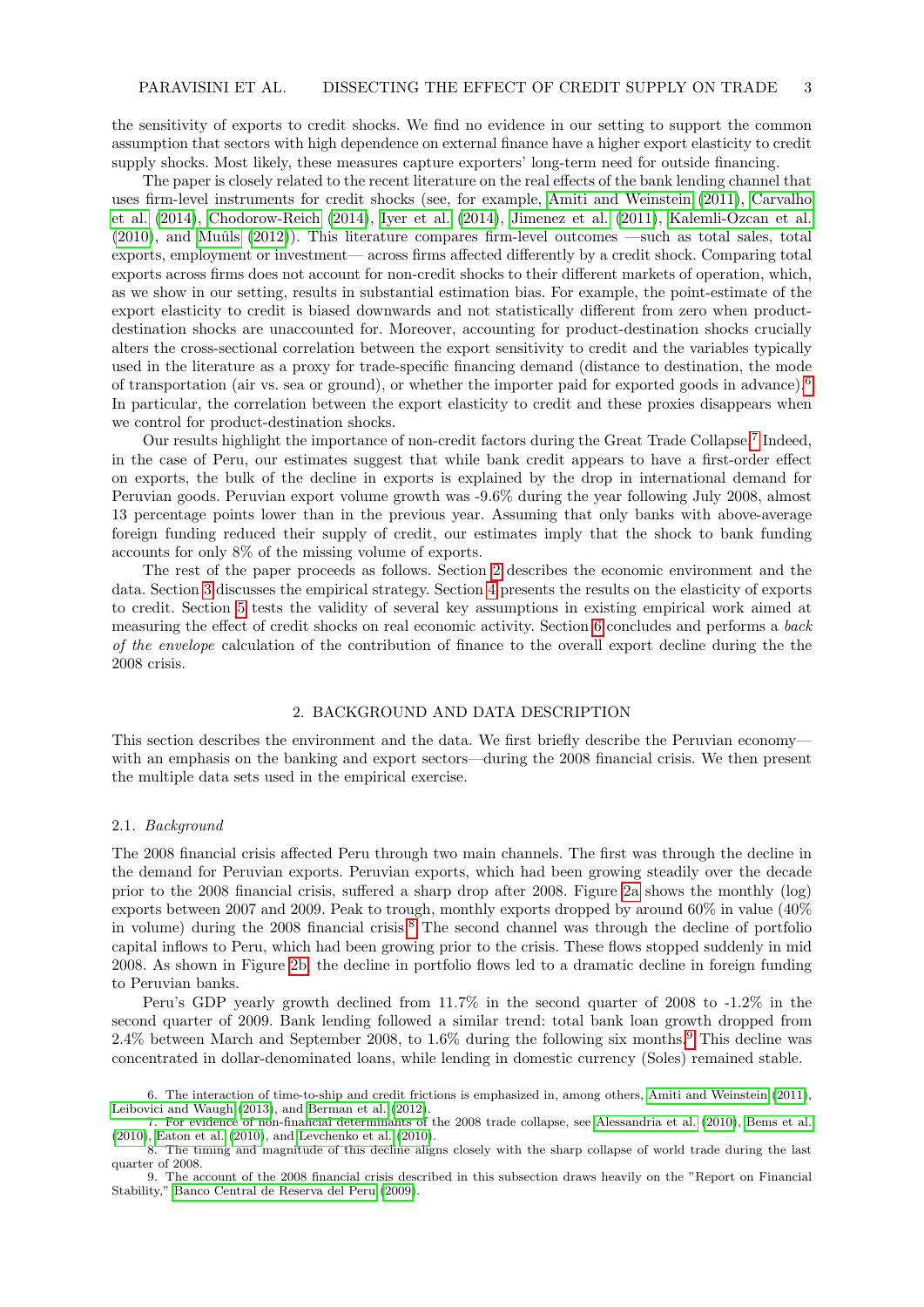The drop in the volume of credit occurred concurrently with an increase in the cost of debt: the spread between dollar-denominated lending and deposit rates increased from 6.7% to 9.6% between March and December 2008; and the U.S. dollar appreciated more than 10% with respect to the domestic currency.[10](#page-0-0) Although a decline in demand —due to the drop in export and import activities— may be partly to blame for the drop in credit, the rate increase highlights the importance of credit supply factors. Foreign funding to Peruvian banking sector decreased sharply. This, in turn, reduced the banking sector's loanable funds, especially for banks with a high share of foreign funding.

#### 2.2. Data Description

We use three data sets: bank-level data on Peruvian banks; loan-level data on credit in the domestic banking sector; and customs data for Peruvian firms.

We collect the customs data from the website of the Peruvian tax agency (Superintendence of Tax Administration, or SUNAT). Collecting the export data involves using a web crawler to download each individual export document. To validate the consistency of the data collection process, we compare the sum of the monthly total exports from our data, with the total monthly exports reported by the tax authority. On average, exports from the collected data add up to 99.98% of the exports reported by SUNAT.

The bank and loan data are from the Peruvian bank regulator, Superintendence of Banking, Insurance, and Pension Funds (SBS). The bank data consist of monthly financial statements for all of Peru's commercial banks from January 2007 to December 2009. Columns 1 to 3 in Table [1](#page-19-0) provide descriptive statistics for the 41 financial institutions operating in Peru during this period. Most credit to exporting firms is concentrated among 13 commercial banks, described in columns 4 to 9, depending on their fraction of foreign funding relative to total assets. The remaining 28 banks are Savings and Loans (S&L) institutions with limited exposure to foreign funding (columns 10 to 12). The loan data are a monthly panel of the outstanding debt of every firm with each bank operating in Peru. We match the loan data to export data using a unique firm identifier assigned by SUNAT for tax collection purposes.

Peruvian exports in 2009 totaled almost \$27bn, approximately 20% of Peru's GDP. North America and Asia are the main destinations of Peruvian exports; in particular, United States and China jointly account for approximately 30% of total exports. The main exports result from extractive activities: goods derived from gold and copper account for approximately 40% of Peruvian exports. Other important sectors are food products (coffee, asparagus, and fish) and textiles.

Panel 1 in Table [2](#page-20-0) provides descriptive statistics of Peruvian exporters. Our data cover the universe of exporters—all firms with at least one export shipment between July 2007 and June 2009 (columns 1 and 2). The descriptive statistics correspond to the period July 2007-June 2008, prior to the capital flow reversal caused by the 2008 crisis. The average bank debt among the universe of exporters as of December 2007 is \$1.01 million, and the average level of exports is \$3.3 million FOB (Free On Board). The average firm exports to 2.7 destinations, out of a total of 198. The average firm exports 5.3 four-digit products (out of a total of 1,103 products with positive exports in the data). Our empirical analysis in Sections [4](#page-6-0) and [5](#page-12-0) is based on exporting firms with positive debt in the domestic banking sector, both, before and after the negative credit supply shock (columns 3 and 4). Firms in this subsample have larger debt, and their exports are more concentrated in a smaller number of products (Table [2,](#page-20-0) column 5). The empirical identification of the credit supply shock in Subsection [4.1](#page-6-1) relies on the subsample of firms with two or more banking relationships (columns 7 and 8). These firms are even larger, in terms of both total exports and debt, than the baseline subsample in columns 3 and 4.

The unit of observation in our baseline regressions is a firm-product-destination annual export flow. Panel [2](#page-20-0) in Table 2 provides the descriptive statistics for the universe of 53,690 export flows (columns 1) and 2) and for the 47,810 observations that correspond to the subsample of exporters with positive bank debt (columns 3 and 4). The average annual export flow in our sample is US\$184,800 FOB (446,400 kg), and is distributed into 2.17 shipments. Importers pay for more than 40% of these export flows in advance. About 40% are shipped by air, while the rest are transported by sea or ground. To estimate the effect of credit on the intensive margin of exports, the sample is restricted to around 16,500 firmproduct-destination export flows that are positive (at least one shipment) both before and after the beginning of the capital flow reversal. The effect on the extensive margin is estimated using either the

<sup>10.</sup> During the same period, due to active intervention by the Central Bank of Peru, the spread between active and passive Soles-denominated interest rates dropped from 21.7% to 17.2%. These figures correspond to the average rates of commercial banks on lending and deposit (weighted).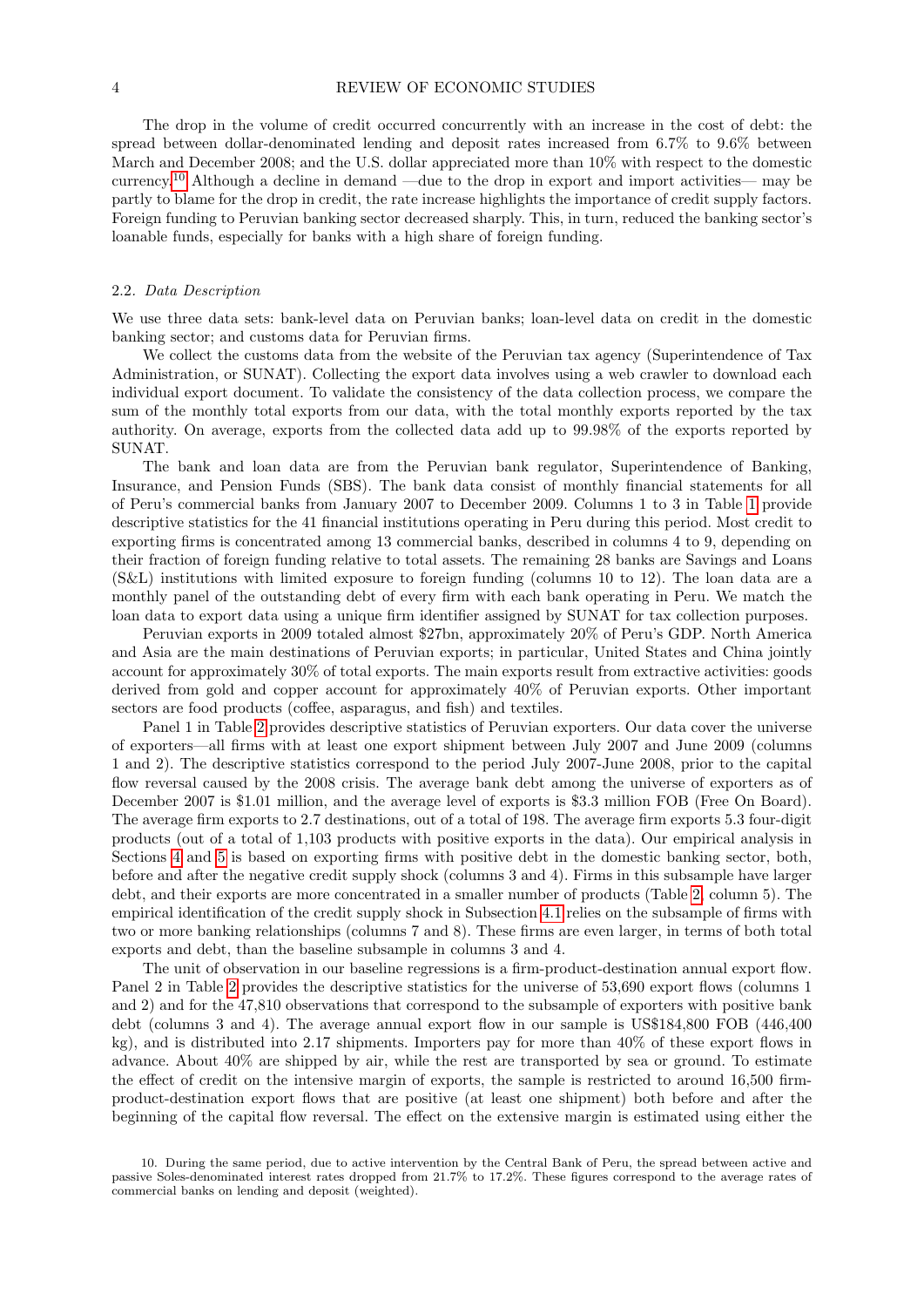set of firm-product-destination export flows that a firm may enter after the capital flow reversal (entry margin) or those active before the capital flow reversal (exit margin).

## 3. EMPIRICAL STRATEGY

<span id="page-4-0"></span>This section describes our approach to identifying the causal effect of credit supply on exports. Consider the following general characterization of the level of exports by firm  $i$  of product  $p$  to destination country d at time t,  $X_{ipdt}$ :

<span id="page-4-1"></span>
$$
X_{ipdt} = X_{ipdt}(H_{ipdt}, C_{it}).
$$
\n(3.1)

The first argument,  $H_{indt}$ , represents determinants of exports other than credit supply—i.e., demand for product  $p$  in country d; financial conditions in country d; the cost of inputs for producing product  $p$ ; the productivity of firm i, etc. The second argument,  $C_{it}$ , represents the amount of credit taken by the firm.

We are interested in estimating the elasticity of exports to credit:  $\eta = \frac{\partial X_{ind}}{\partial C}$  $\frac{\partial X_{ipdt}}{\partial C_{it}} \frac{C_{it}}{X_{ipdt}}$ . The identification problem is that the amount of credit,  $C_{it}$ , is an equilibrium outcome that depends on the supply of credit faced by the firm,  $S_{it}$ , and the firm's demand for credit, which may be given by the same factors,  $H_{ipdt}$ , affecting the level of exports:

$$
C_{it} = C_{it}(H_{ipdt}, ..., S_{it}).
$$
\n(3.2)

Our empirical strategy to address this problem is based on two pillars. First, we instrument for the supply of credit, using shocks to the balance sheet of the banks lending to firm i. This empirical approach obtains unbiased parameters if banks and firms are randomly matched. However, if banks specialize in firms' product or destination markets, the instrument may be correlated with factors that affect exports though channels other than the credit supply. For example, suppose that firms that export Men's Cotton Overcoats to the U.S. tend to borrow from banks that suffer a negative balance sheet shock during the crisis. If the demand for men's cotton overcoats in the U.S. drops disproportionately during the crisis, we would erroneously attribute this decline in exports to the credit supply shock.

To avoid potential bias due to non-random matching of firms and banks, a second pillar of our empirical strategy involves controlling for all unobserved heterogeneity in the cross-section with firmproduct-destination fixed effects, and for shocks to the cost of inputs and demand of exports with product-country-time dummies.<sup>[11](#page-0-0)</sup> As a result, our estimation compares variation in exports within product-destinations instead of comparing variation in total exports across firms. In the example above, our estimation procedure compares the change in men's cotton overcoat exports to the U.S. by a firm that is linked to a negatively affected bank with the corresponding change in a firm whose lender is not affected.

The identification assumption is that factors other than bank credit that may affect the exports of men's cotton overcoats to the U.S. differently across these two firms are not related to the debt composition of banks from which the two firms borrow. Note that this assumption is much weaker than the one required for estimation using total exports at the firm level, which does not control for shocks in firms' export or input markets. The identification assumption is violated if a firm's bank affiliation is correlated with: 1) demand heterogeneity within a product-destination (e.g., product quality), or 2) other non-credit firm-level shocks (e.g., firm's direct dependence on foreign funding, not mediated by banks). We discuss and test the validity of these assumptions in Subsection [4.6,](#page-10-0) where we show that the elasticity point estimates are unchanged when we allow the effect of credit to exports to vary across firms that export products of different quality; firms that have different currency composition of their funding; single- and multi-product firms; and small and large firms measured both by volume of exports and by number of destinations. This robustness provides strong support for our identification assumption.

Formally, we estimate  $\eta^I$ , the elasticity of the intensive margin of exports to credit, using the following empirical model:

<span id="page-4-2"></span>
$$
\ln(X_{ipdt}) = \eta^I \cdot \ln(C_{it}) + \delta_{ipd} + \alpha_{pdt} + \varepsilon_{ipdt},\tag{3.3}
$$

where, as in equation [\(3.1\)](#page-4-1) above,  $X_{indt}$  represents the exports by firm i of product p to destination country d at time t, and  $C_{it}$  is the the sum of all outstanding credit from the banking sector to firm i at time t. The right-hand side includes two sets of dummy variables:  $\delta_{ipd}$  accounts for the unobserved heterogeneity of product p exported to destination d by firm i, and  $\alpha_{pdt}$  accounts for product-destinationtime shocks. The first component captures, for example, the managerial ability in firm  $i$ , or the firm's

11. Subsection [5.1](#page-12-1) shows that the impact of the credit shock on export is severely misestimated if the model does not control for heterogeneity of non-credit factors across product and destinations.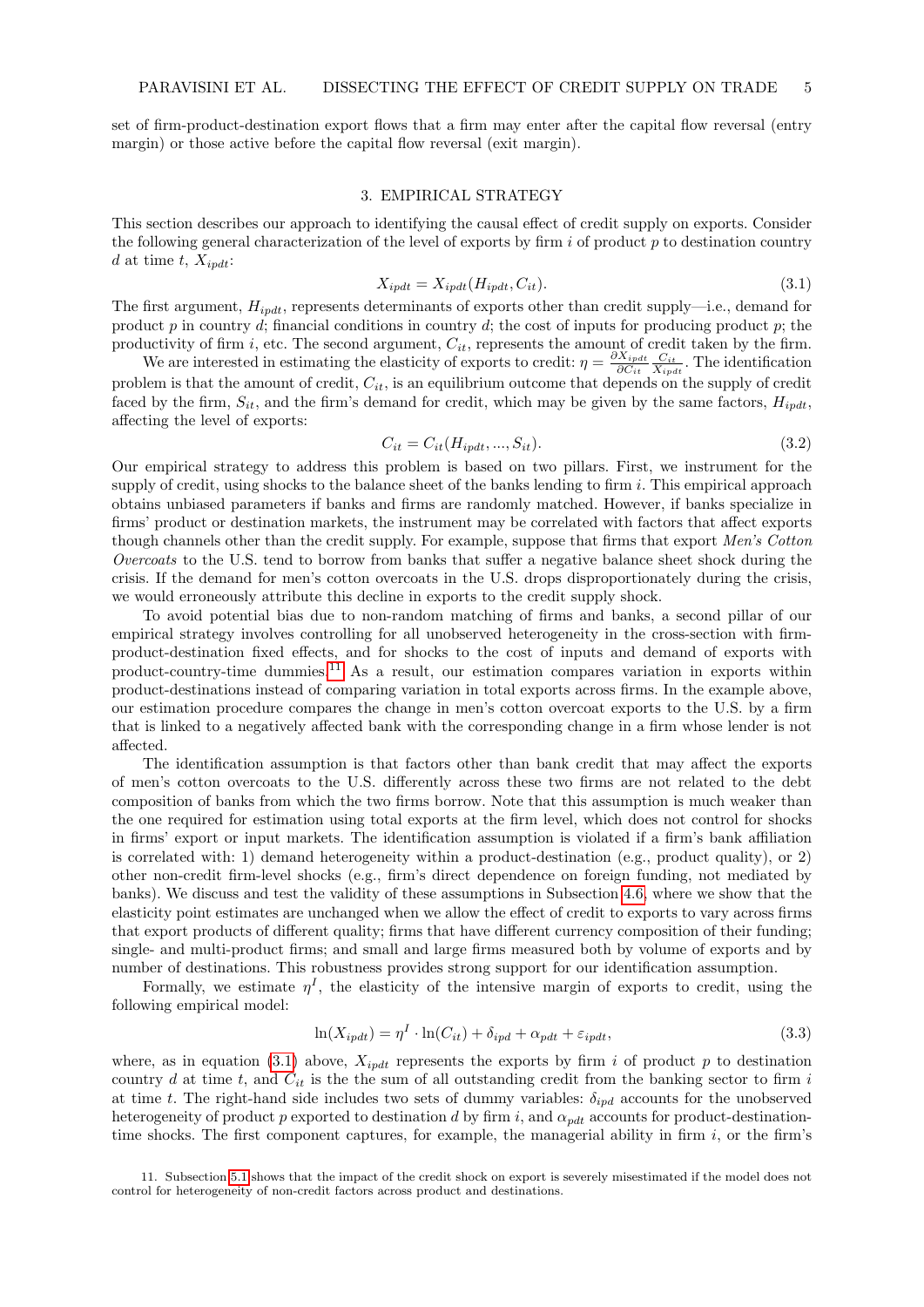knowledge of the market for product  $p$  in destination  $d$ . The second component captures changes in the cost of production of good  $p$ , variations in the transport cost for product  $p$  to destination  $d$ , or any fluctuation in the demand for product  $p$  at destination  $d$ .

To measure the extensive margin elasticity —the change in the probability that firm  $i$  starts/stops exporting product p to destination  $d$ — we use the following linear probability model:

<span id="page-5-0"></span>
$$
E_{ipdt} = \eta^E \cdot \ln(C_{it}) + \delta_i + \alpha_{pdt} + \varepsilon_{\cdot ipdt},\tag{3.4}
$$

We are interested in measuring separately the elasticity of entry and exit to a credit shock, so we estimate two specifications: in the *entry* specification,  $E_{ipdt}$  is an indicator variable for whether exports by firm  $i$  of product  $p$  to destination  $d$  is positive at time  $t$ , conditioning on exports being zero in the previous period. In the exit specification,  $E_{ipdt}$  is equal to one if firm i does not export product p to destination d at time t, conditioning on exports being positive in the previous period.

Note a key difference between the extensive margin specification [\(3.4\)](#page-5-0) and the intensive margin specification [\(3.3\)](#page-4-2): the extensive margin contains only firm fixed-effects, instead of firm-productdestination fixed-effects. This is by construction, since a firm that enters (exits) a product-destination market cannot enter (exit) in the same product-destination market the following period. Thus,  $\eta^E$  can be interpreted as a firm-level semi-elasticity: it measures the change in the probability that a firm enters/exits a new product-destination market that is induced by a one-percentage-point change in credit supply.

We estimate equations [3.3](#page-4-2) and [3.4](#page-5-0) using shocks to the financial conditions of the banks lending to firm i as an instrument for the amount of credit received by firm i at time  $t$ ,  $C_{it}$ . We next explain the economic rationale behind the instrument and further discuss the identification hypothesis behind the instrumental variable (IV) estimation.

## 3.1. Capital Flow Reversals, Bank Foreign Funding and Credit Supply

The hypothesis behind the instrumental variable approach is that the contraction in credit supply after the capital flow reversal was larger for banks that relied more on foreign funding before the crisis. In this subsection, we present the *within-firm* estimation strategy to disentangle credit supply from changes in the demand for credit, and we then test our assumption.<sup>[12](#page-0-0)</sup>

We first document that the share of foreign funding was heterogeneous across banks before the crisis. Table [1](#page-19-0) shows descriptive statistics for the 41 banks in our sample, 13 commercial banks and 28 S&Ls at year-end 2006. The average foreign funding as a fraction of assets is 5.5%, and the median is 0.2%. The skewness in the cross-sectional distribution of foreign funding is due mainly to the large number of small S&Ls that use low amounts of foreign funding. Excluding S&Ls, the average foreign funding for Commercial Banks is about 10% and also exhibits substantial heterogeneity. Foreign funding represents close to 20% of the assets of the four commercial banks with above-average foreign exposure, but only 5% of the assets of banks with below-average exposure (Table [1,](#page-19-0) columns 4 and 7).[13](#page-0-0)

The within-firm estimator compares the change in the amount of lending by banks with different dependence on foreign funding to the *same firm*, before and after the capital flow reversal. Based on the evolution of total foreign lending to Peruvian banks in Figure [2b,](#page-17-1) we set July 2008 as the starting date for the capital reversals. This leads to the following empirical model:

<span id="page-5-1"></span>
$$
\ln(C_{ibt}) = \theta_{ib} + \mu_{it} + \beta \cdot f(FD_b) \times Post_t + \nu_{ibt}.
$$
\n(3.5)

 $C_{ibt}$  is the average outstanding debt of firm i with bank b during the intervals  $t = \{Pre, Post\}$ , where the Pre and Post periods correspond to the 12 months before and after July 2008.  $f(FD_b)$  is an increasing function of the share of foreign funding of bank b before the capital flow reversal, which may be non-linear, and  $Post<sub>t</sub>$  is a dummy equal to one when  $t = Post$ .

The regression includes firm-bank fixed-effects,  $\theta_{ih}$ , which control for all (time-invariant) unobserved heterogeneity in the demand and supply of credit. It also includes a full set of firm-time dummies,  $\mu_{it}$ , that control for the firm-specific evolution in overall credit demand during the period under analysis. As long as changes in a firm's demand for credit are equally spread across different lenders in expectation, the coefficient  $\beta$  measures how credit supply by commercial banks changes with foreign funding.

<sup>12.</sup> This procedure has been used in [Gan](#page-15-21) [\(2007\)](#page-15-21), [Khwaja and Mian](#page-16-15) [\(2008\)](#page-16-15), [Paravisini](#page-16-16) [\(2008\)](#page-16-16), [Iyer et al.](#page-15-6) [\(2014\)](#page-15-6), [Iyer](#page-15-22) [and Peydro](#page-15-22) [\(2011\)](#page-15-22), [Schnabl](#page-16-0) [\(2012\)](#page-16-0), [Jimenez et al.](#page-15-7) [\(2011\)](#page-15-7) and [Jimenez et al.](#page-15-23) [\(2012\)](#page-15-23).

<sup>13.</sup> For example, the foreign funding of HSBC and Banco Santander, two foreign-owned banks operating in Peru, were 17.7% and 2.2% of assets, respectively, in 2006.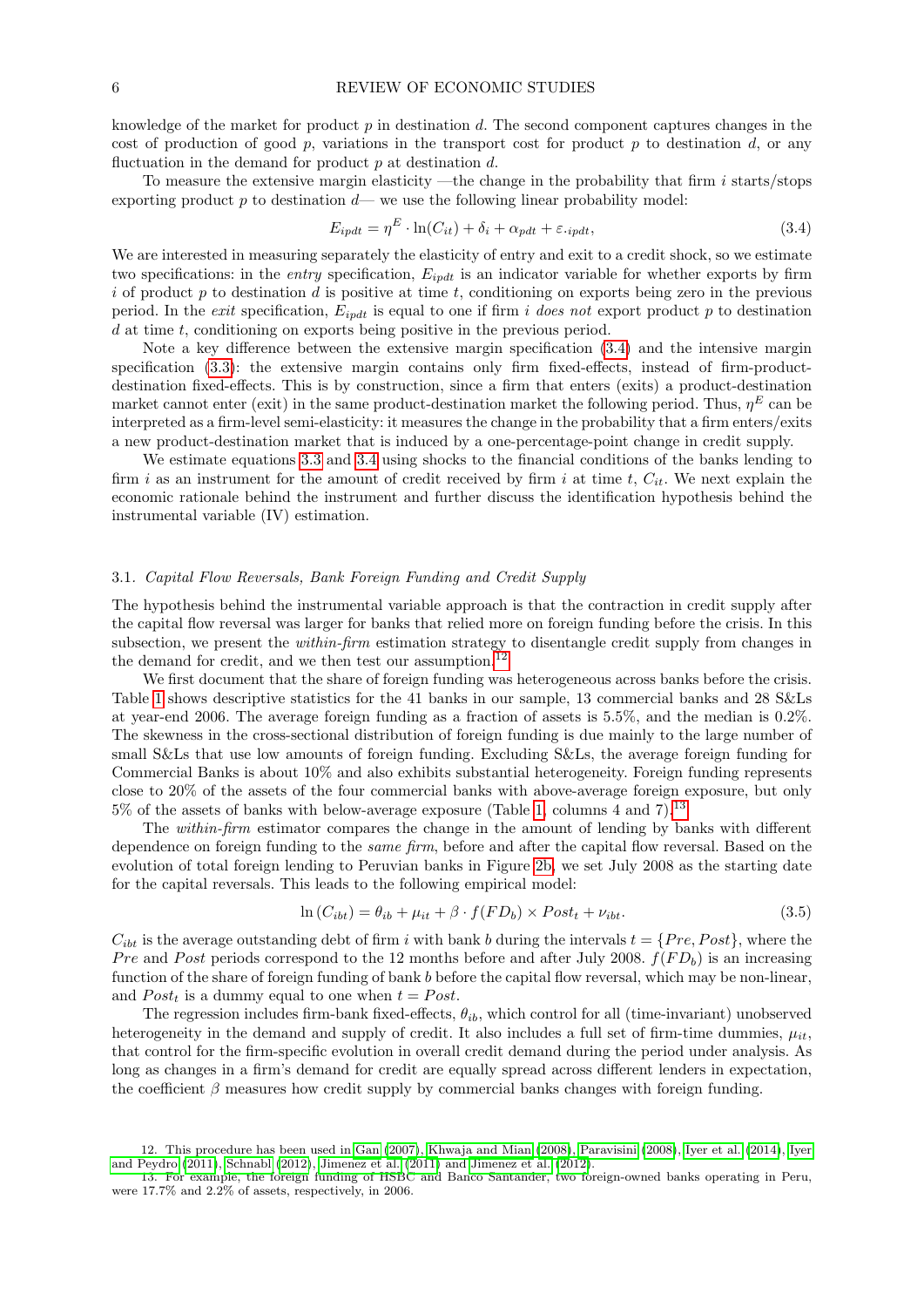### 3.2. Instrument

We construct the firm-level instrument for estimating specifications [\(3.3\)](#page-4-2) and [\(3.4\)](#page-5-0) in two steps. First, we calculate each firm's exposure to the credit supply shock. We assume (and later test) whether firms that were more exposed to banks with high foreign funding experienced a larger decline in credit supply after the capital flow reversals. We use the average foreign dependence of the firm's bank, weighted by the fraction of credit from each bank, as an instrument for the firm's exposure to the credit supply shock:

$$
F_i = \sum_b \omega_{ib} f(FD_b), \tag{3.6}
$$

where  $\omega_{ib}$  is the share of bank b in total credit of firm i, and  $f(FD_b)$  is the dependence on foreign funding from specification [\(3.5\)](#page-5-1), which is a function of the bank's share of foreign funding,  $FD_b$ . Both  $\omega_{ib}$  and  $FD<sub>b</sub>$  are measured at year-end 2006.

The second step is interacting the measure of firms' exposure with a time indicator of the capital flow reversal:

<span id="page-6-3"></span>
$$
F_{it} = F_i \cdot Post_t,\tag{3.7}
$$

where  $Post<sub>t</sub>$  is an indicator variable that turns to one after July 2008, when the decline in foreign funding started.

The cross-sectional variation in  $F_i$  comes from two sources: the firm-specific amount of credit that it receives from each bank in 2006; and the heterogeneous dependence on foreign capital across banks. The classification of banks and firms in 2006 reduces the likelihood that bank foreign dependence and firm-bank matching were endogenously chosen in anticipation of the crisis. The time series variation in  $F_{it}$  is given by the aggregate decline of foreign bank funding in the Peruvian economy.

We consider different parametrizations of the functional form  $f(.)$ . In Subsection [4.1,](#page-6-1) we analyze non-parametrically the relationship between bank foreign funding and credit supply. And, in Subsection [4.2,](#page-7-0) we use the Least Absolute Shrinkage and Selection Operator (LASSO) method in [Belloni et al.](#page-15-24) [\(2012\)](#page-15-24) to select the optimal parametrization of the instrument and to avoid choosing the functional form of the instrument in an *ad hoc* manner.<sup>[14](#page-0-0)</sup> We test the robustness of the results to alternative definitions of the instrument in Subsection [4.6.](#page-10-0)

### 4. EFFECT OF CREDIT SUPPLY SHOCK ON EXPORTS

<span id="page-6-0"></span>In this section, we use the methodology described above to, first, corroborate that the bank's share of capital funded with foreign capital predicts a negative credit supply shock to its borrowers during the Post period; and, second, to estimate the elasticity of exports to credit on the intensive and extensive margins.

Since our empirical strategy relies crucially on accounting for shocks to export demand and input cost, we define the margin of exports at the product-destination level. The intensive margin corresponds to firm exports of a given product to a given destination that are positive in both the Pre and Post periods. The extensive margin corresponds to the probability that an exporting firm enters or exits a productdestination market. In the baseline specifications, we define products at the 4-digit level according to the Harmonized System (HS). As a result, our estimations are obtained from exports variation within about 6,000 product-destinations.

#### <span id="page-6-1"></span>4.1. Identification of the Credit Supply Shock

This subsection formally tests the identification assumption. We estimate specification [\(3.5\)](#page-5-1) after first differencing to eliminate the firm-bank time-invariant fixed-effects,  $\theta_{ih}$ . The resulting estimation equation is:

<span id="page-6-2"></span>
$$
\ln\left(C_{ibPost}\right) - \ln\left(C_{ibPre}\right) = \mu_i' + \beta \cdot f(FD_b) + \nu_{ib} \tag{4.8}
$$

The firm dummies  $\mu'_i$  absorb all changes in credit demand by the firm,  $\mu'_i = \mu_i p_{ost} - \mu_i p_{re}$  in equation [\(3.5\)](#page-5-1).

We inspect non-parametrically the relationship between a bank's share of foreign funding and the change in credit to exporting firms during the crisis (left-hand side of equation [\(4.8\)](#page-6-2)). Figure [3a](#page-17-2) plots

14. The LASSO estimator augments the error minimization problem of the first-stage regression with a kinked penalty function on each non-zero parameter of  $f(.)$  that induces the solution to the first-stage to have many zeroes.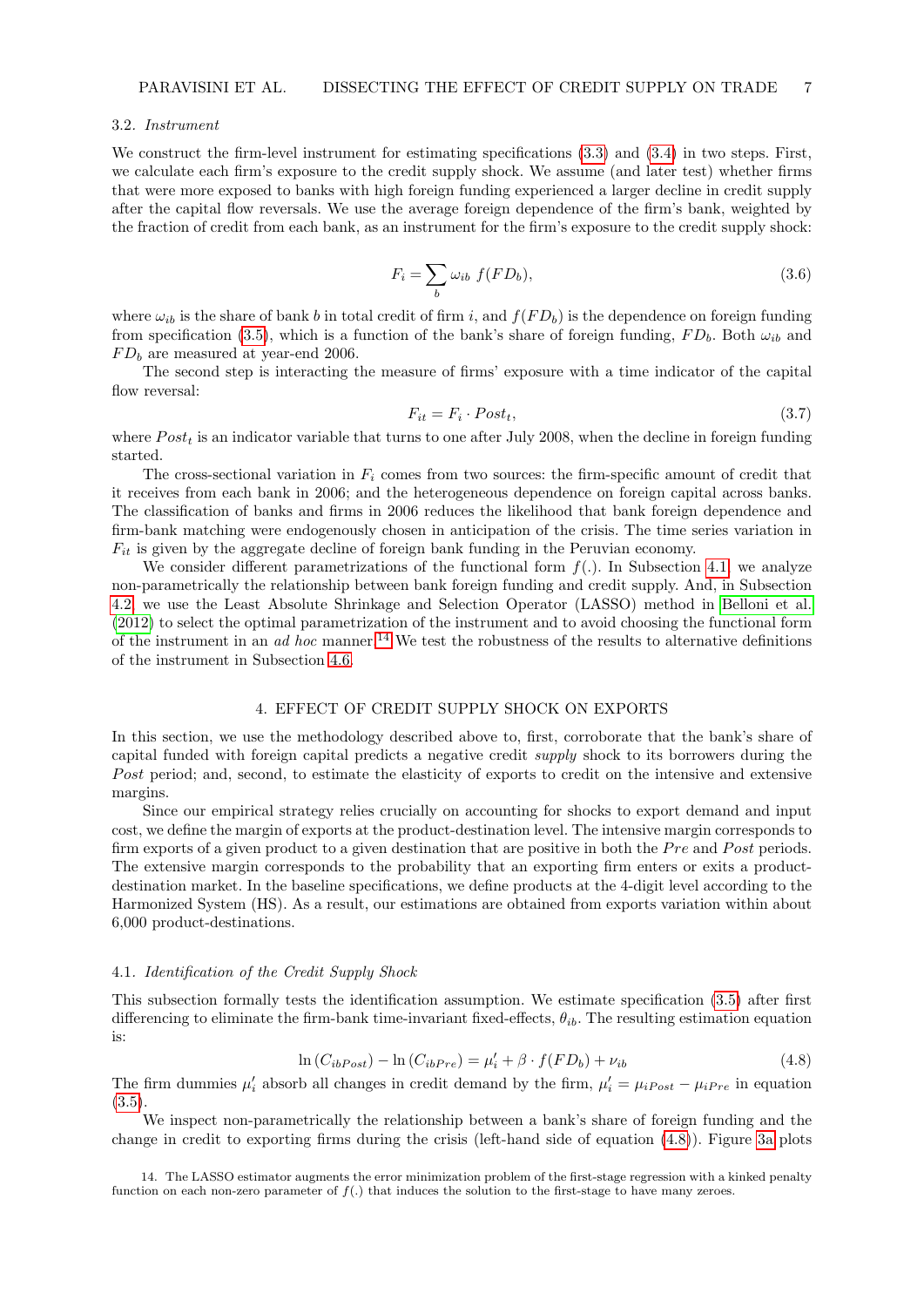smoothed local polynomial regressions of the change in  $(log)$  credit by bank b to firm i between the Pre and Post periods,  $\ln(C_{ibPost}) - \ln(C_{ibPre})$ , on the fraction of assets funded with foreign debt,  $FD_b$ . The plot indicates that banks with a low exposure to foreign funding expanded total lending after the crisis, while banks with high exposure reduced total lending. To explore the relationship between banks' credit supply and foreign funding we replicate Figure [3a](#page-17-2) plotting in the vertical axis the residuals of a regression of changes in  $(log)$  credit by bank b to firm i on a full set of firm fixed-effects, which account for changes in demand of credit by the firms. A similar pattern appears: banks with high levels of foreign funding reduce supply of credit relative to banks with low levels of exposure. Credit supply does not change with foreign funding at relatively low exposures (below 7% foreign funding) and declines sharply at higher exposure levels (between 7% and 10%). To account for the potential non-linearities observed in the plot we present estimates of equation [\(3.5\)](#page-5-1) using two alternative assumptions for the functional form of exposure: (i) a linear function of the bank's share of foreign debt,  $f(FD_b) = FD_b$ , and (ii) an indicator function equal to one if the bank's share of foreign funding is above 10%, the mean amongst commercial banks,  $f(FD_b) = D(FB_b > \overline{FB}).$ 

Table [3](#page-21-0) shows the estimates of  $\beta$  from equation [\(4.8\)](#page-6-2), with standard errors clustered at the bank level. We find that, indeed, banks with a higher fraction of foreign funding reduced credit supply more after the capital flow reversal. The point estimate on the linear functional form for bank exposure  $(f(FD_b) = FD_b)$  is -1.88 (column 1), which implies that a one-percentage-point increase in the fraction of foreign funding before the crisis predicts a 1.88-percentage-point additional decline in credit supply. The point estimate on the indicator of exposure if bank-b's share of foreign funding was higher than 10% in December 2006  $(f(FD_b) = D(FD_b > \overline{FD}))$  is -0.168, which implies that banks with an aboveaverage share of foreign funding reduced the credit supply by 17% relative to banks with a below-average share of foreign funding. The t-statistic on the binary definition of exposure (3.65) is substantially larger than that on the linear definition (1.86). This suggests that a simple binary classification of banks in two categories, exposed and not-exposed to a foreign funding shock, provides an accurate characterization of how the change in credit supply varied across banks during the crisis.

## <span id="page-7-0"></span>4.2. First Stage and Instrumental Variable Choice

The results in Table [3](#page-21-0) demonstrate that a bank's foreign funding was negatively correlated with its change in supply of credit during the crisis. This does not necessarily imply that firms that borrowed from these banks experienced a shortage of credit because firms may have been able to offset a credit supply shock to one of their lenders by borrowing from another lender. Hence, we need to test whether the bank credit supply shock affected the total credit obtained by firms. This corresponds to the firststage regression of the Two-Stage-Least-Squares estimator of [\(3.3\)](#page-4-2). The first stage tests whether the instrument is correlated with the total amount of credit received by the borrowers of exposed banks. Taking first-differences to eliminate the firm-bank fixed-effects, the first stage is:

<span id="page-7-1"></span>
$$
\ln(C_{iPost}) - \ln(C_{iPre}) = \gamma'_{pd} + \alpha F_i + \epsilon_i
$$
\n(4.9)

where the dummy  $\gamma'_{pd} = \gamma_{pdPost} - \gamma_{pdPre}$  controls for factors affecting the product-destination supplied by the firm. The firm-level instrument  $F_i$  is defined in equation [\(3.7\)](#page-6-3).

Table [4](#page-21-1) presents the results of first-stage specifications for different functional forms of the instrument. In column 1 the firm-level instrument is defined based on the binary measure of bank foreign dependence: the share of credit received from banks with an above-average share of foreign funding,  $F_i = \sum_b \omega_{ib} D(FD_b > FD)$ . In column 2, the instrumental variable is defined based on a linear measure of bank exposure: the average of the foreign funding of the lenders to a firm, weighted by the fraction of credit from each lender,  $F_i = \sum_b \omega_{ib} F D_b$ . The coefficient on the instrument is negative and statistically significant at the 1% level in both specifications, indicating that firms that borrowed from exposed banks did experience a decline in total credit during the crisis. Both definitions of the instrument imply a strong first stage with F-statistics of 155.5 (binary) and 20.5 (linear).

To select the functional form of the instrumental variable, we perform the LASSO estimation of the first stage including as instruments: (1) a binary measure of banks' foreign dependence,  $f(F D_b) = D(F D_b > \overline{FD})$ ; and (2) an eighth-degree polynomial of banks' foreign funding,  $f(F D_b) =$  $a_1FD_b + a_2FD_b^2 + ... + a_8FD_b^8$ . LASSO selects the binary measure of banks' foreign dependence as the optimal instrument.[15](#page-0-0) Therefore, for the baseline estimation, we use the following functional form of the

<sup>15.</sup> We use the LASSO and Post-LASSO shooting code provided on Christian Hansen's University of Chicago web page: http://faculty.chicagobooth.edu/christian.hansen/research/. The LASSO point estimate of the coefficient on the selected instrument is -.752, close to the first-stage estimate of -0.991 in Table [4—](#page-21-1)the Post-LASSO estimate.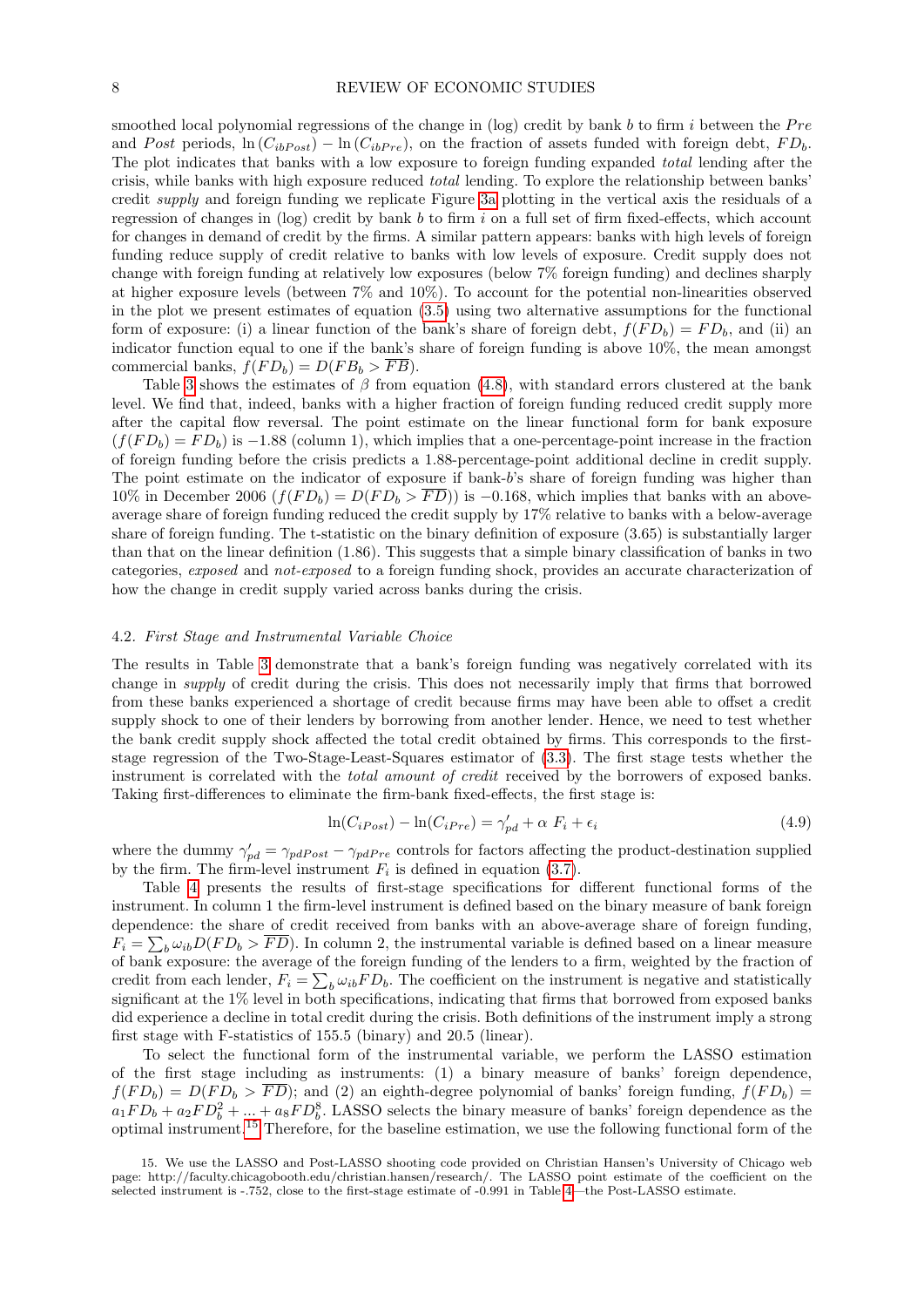instrumental variable defined in [\(3.7\)](#page-6-3):

<span id="page-8-0"></span>
$$
F_i = \sum_b \omega_{ib} D(FD_b > 10\%).
$$
\n(4.10)

To test the robustness of the results to alternative functional forms of the instrument, we perform LASSO on the first stage excluding the binary instrument. In this case, LASSO selects the instruments based on a third-degree polynomial of the lenders' shares of foreign funding. We show the first-stage estimates using the third-degree polynomial instrument in Table [\(4\)](#page-21-1), column 3, and we use this thirddegree polynomial as an instrument to perform robustness tests of the instrumental variable results in subsection [4.6.](#page-10-0)

#### 4.3. Intensive Margin of Exports

This subsection analyzes the effect of a credit supply shock on the intensive margin of exports. A key advantage of our estimation approach that compares exports within product-destination markets is that one can measure real exports in volume, rather than by value. By construction, this eliminates from the estimation any potential confounding effect of changes in international prices during the crisis. Thus, our baseline specifications are all estimated using exports measured in volume, and we show in subsection [4.6](#page-10-0) that the results are robust to the alternative measure.

Export data are highly seasonal, so we collapse the panel into one-year periods before and after the capital flow reversal to avoid estimation bias due to serial correlation and seasonality. The Pre and Post periods correspond to the 12 months before and after July 2008. Thus, exports,  $X_{ind}$ , corresponds to the sum of the *volume* of exports (in kilograms) of product  $p$  to destination  $d$  by firm  $i$  in the period  $t$ for those firm-product-destination export flows that are active in the two periods,  $t = \{Pre, Post\}$ . And credit,  $C_{it}$ , corresponds to the average outstanding credit balance (in local currency) of firm i in period t.

We estimate equation [\(3.3\)](#page-4-2) by first-differencing to eliminate the firm-product-destination timeinvariant fixed-effects,  $\delta_{ind}$ . The resulting estimation equation is:

<span id="page-8-1"></span>
$$
\ln\left(X_{ipdPost}\right) - \ln\left(X_{ipdPre}\right) = \alpha'_{pd} + \eta^I \cdot \left[\ln\left(C_{iPost}\right) - \ln\left(C_{iPre}\right)\right] + \varepsilon'_{ipd}.\tag{4.11}
$$

The product-destination dummies,  $\alpha'_{pd} = \alpha_{pdPost} - \alpha_{pdPre}$  in equation [\(3.3\)](#page-4-2), absorb all demand fluctuations of product p in destination d. The supply of credit to firm i is instrumented with  $F_i$ , defined in [\(4.10\)](#page-8-0).

The results of the Ordinary Least Square (OLS) and the Instrumental Variable (IV) estimations of the export elasticity to credit supply in specification [\(4.11\)](#page-8-1) are presented in presented in Table [5,](#page-22-0) columns 1 and 2. When the credit shock to the firm is not instrumented, the OLS estimate of the elasticity is 0.025 (column 1). When the credit supply shock to the firm is instrumented using the funding shock to the lending bank, the IV estimate of the elasticity is 0.195 (column 2). The point estimate implies that a 10% reduction in the stock of credit results in a decline of 1.95% in the volume of yearly export flows.

4.3.1. OLS Bias: Credit Demand and Supply. The IV estimate of the export elasticity to finance is 7.8 times larger than the OLS estimate. The IV estimate corresponds to the change in exports due to changes in the credit supply —demand variation is absorbed by the product-destination dummies,  $\alpha_{nd}$ . The OLS estimate, however, corresponds to a regression of changes in exports on total credit variation, induced by credit demand and supply factors. In the simplest scenario, where credit demand and supply shocks are uncorrelated, credit demand variation is equivalent to measurement error, and the OLS estimate is biased towards zero due to classical attenuation bias.

We can use the magnitude of the OLS bias to back out the relative importance of demand and supply determinants of credit. In our setting, the magnitude of the attenuation bias increases with the fraction of the total credit variation that is explained by credit demand factors. First-differencing further increases the magnitude of the attenuation bias when the independent variable (i.e., the supply of credit) exhibits serial correlation (see [Arellano](#page-15-25) [\(2003\)](#page-15-25)).

With no serial correlation in credit supply, demand variation must explain around 87% of the total variation in credit to obtain a bias of  $\frac{\beta}{\beta_{OLS}}$  above 7.<sup>[16](#page-0-0)</sup> In Monte-Carlo simulations—shown in the Internet Appendix—where we add serial correlation in credit supply through unobserved firm heterogeneity, we find that the OLS bias can be seven to ten times the IV estimate when demand explains 60% of the

16. Using the classic measurement error bias formula,  $\frac{\beta}{\beta_{OLS}} = 1 + \frac{\sigma_{demand}^2}{\sigma_{supply}^2} = 1 + \frac{.87}{.13} = 7.69$ .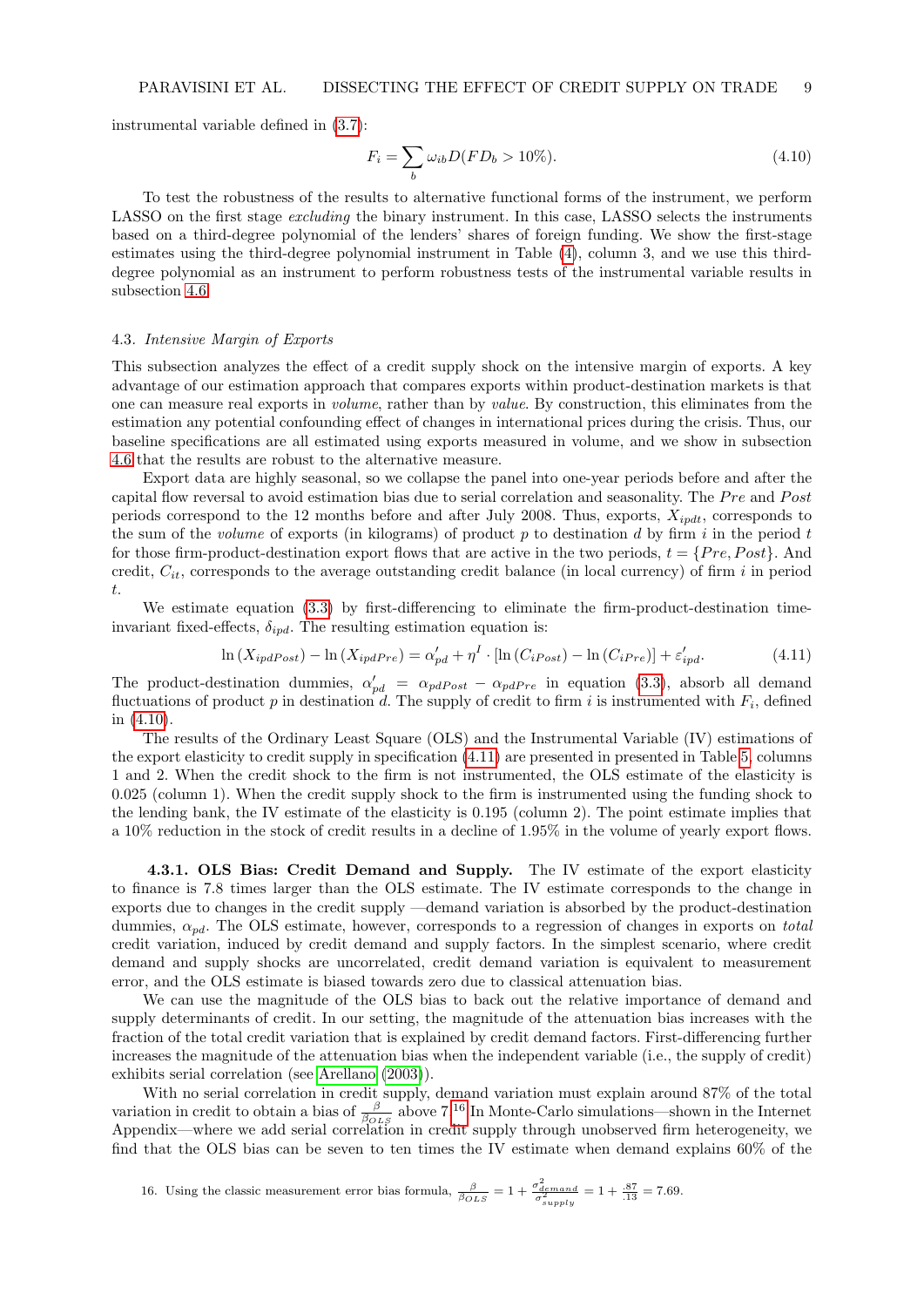variation in total credit.[17](#page-0-0) Thus, the magnitude of the OLS bias indicates that supply-side factors explain less than half of the variation in total credit during the crisis.

4.3.2. Heterogeneity across Export Flows. The intensive margin elasticity is estimated for firm-product-destination flows active in the  $Pre$  and  $Post$  periods. Thus, our intensive margin estimate is a Local Average Treatment Effect (LATE) for export flows that continue to be active during the crisis. In this subsection, we address the question of whether the estimated intensive margin elasticity is representative of export flows that were discontinued during the crisis. In other words, we assess whether the LATE estimate is an upper or a lower bound for the Average Treatment Effect for the population.

We follow the approach in [Mulligan and Rubinstein](#page-16-17) [\(2008\)](#page-16-17) and document the heterogeneity of the intensive margin elasticity for export flows with different probabilities of continuation. We first estimate the probability that a firm-product-destination export flow that is active in the Pre period continues to be active in the Post period  $(\hat{P}(X_{ipdPost} > 0|X_{ipdPre} > 0))$ . For this estimate, we use a Probit model with the following explanatory variables: the size of the export flow in the Pre period (ln  $X_{ipd}$ ); the size of the firm's total exports  $(\ln X_i)$ ; the overall stock on credit  $(\ln C_i)$ ; and the measure of exposure,  $F_i$ , defined in equation [\(4.10\)](#page-8-0). The parameters of the Probit regression reported in column 1 of Table [5](#page-22-0) indicate that larger export flows, as well as flows by larger firms with more credit, are more likely to continue during the crisis. Once firm credit is included in the regression, the instrument for credit supply shock  $(F_i)$  does not significantly affect the probability that an existing export flow remains active. This is consistent with the exclusion restriction of the instrumental variable estimation of the extensive margin of exports (next subsection), as it indicates that the instrument affects the exit margin only through credit.

Based on the probit estimates of the probability of continuation for each flow, we estimate the intensive margin elasticity on subsamples that include only the export flows above the 20th, 40th, 60th and 80th percentiles of the continuation probability distribution. That is, subsamples defined by:  $\left\{ipd \mid \widehat{P}(X_{ipdPost} > 0 | X_{ipdPre} > 0) \ge \alpha\right\}$  for  $\alpha = 0.42, 0.56, 0.68, 0.79$ .

The results are reported in columns 3 to 6 of Table [5](#page-22-0) and are shown graphically in Figure [3.](#page-18-0) For comparison, the table also includes the sample defined by  $\alpha = 0$ , which corresponds to the full sample used in column 2. The point estimates of the intensive margin elasticity to credit are similar across export flows with different probability of continuation. As is clear from Figure [3,](#page-18-0) the standard errors increase as we restrict the data to a higher cutoff for the continuation probability, which is likely caused by the smaller sample size. Most importantly, we cannot reject the hypothesis that the estimates are similar across the different samples, which indicates that our LATE estimate of the intensive margin elasticity is representative of the entire population.

#### 4.4. Extensive Margin of Exports

We analyze the effect of a credit supply shock on the probability that an exporting firm abandons or enters a product-destination export market using estimating equation  $(3.4)$ .<sup>[18](#page-0-0)</sup> As in the previous subsection, we collapse the time series into two periods,  $Pre$  and  $Post$ , which correspond to the 12 months before and after July 2008. The sample contains a large number of intermittent export flows; thus, we consider a firm-product-destination flow to be active at time  $t$  if it registered positive exports at any time during those 12 months.

The definition of the sample of export flows at risk of exit is straightforward: it includes all firmproduct-destination flows active in the Pre period. The definition of the potential entrants is less straightforward because, in principle, any firm operating in Peru that is currently not exporting is a potential entrant to any of the product-destinations in the unrestricted universe of potential markets. Computational limitations do not permit us to consider any firm as a potential entrant to any market because the number of observations in the data set would be measured in hundreds of millions. We adopt a narrower definition of potential entrants and entry markets by imposing the following restrictions: 1) we consider only firms that are already exporting to any product-destination in the  $Pre$  period, which implies that the probability of entry is measured as the probability that an exporter enters a new product-destination market; and 2) we restrict the universe of potential new products to those 4-digit

<sup>17.</sup> The  $R^2$  of the within-firm specification [\(4.8\)](#page-6-2) including only the product-destination dummies is 62%. This is our best approximation of the minimum amount of variation in total credit that can be explained by demand factors.

<sup>18.</sup> In an earlier version of this paper, we computed the effect of the credit shock on the number of firms entering and exiting product-destination markets. The results were qualitatively similar.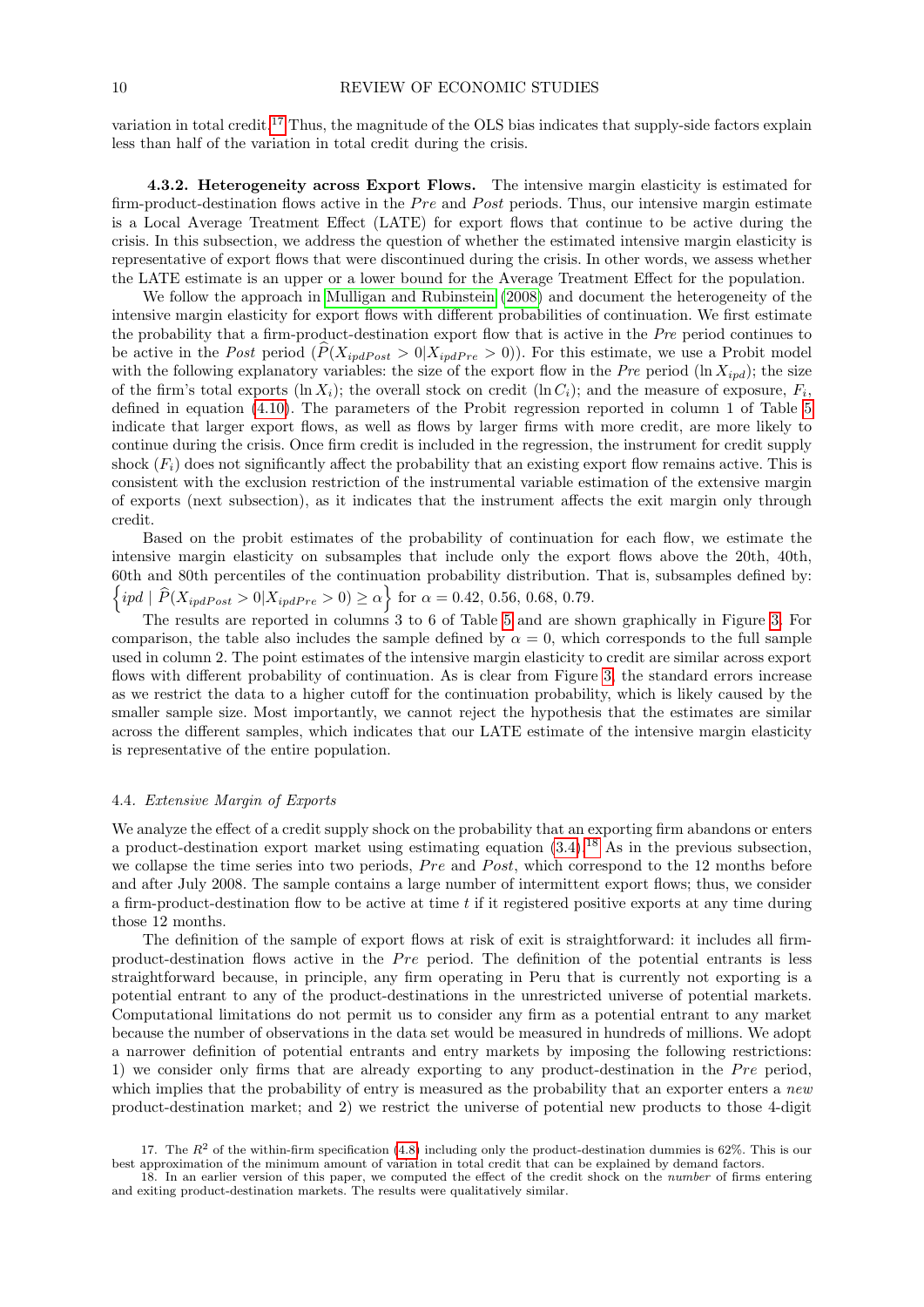HS categories within the set of 2-digit HS industries exported to by the firm in the  $Pre$  period.<sup>[19](#page-0-0)</sup> The resulting number of potential new firm-product-destinations is 4,161,451. Despite the restrictions, this number is large relative to the actual new entries: in the Pre period, the probability of entering a new market is  $0.5\%$  (i.e., the fraction of potential new firm-product-destinations in the year before the Pre period in which an entry occurs).

Since entry and exit represent changes in the exporting status at the firm-product-destination level, we cannot first-difference equation [\(3.4\)](#page-5-0) to eliminate the firm fixed-effect,  $\delta_i$ . Therefore, we estimate the equation in levels, including the firm dummies that control for any time-invariant characteristic of the firm and product-destination-time dummies,  $\alpha_{pdt}$ , that control for changes in demand, international prices, etc. Credit supply to firm i is instrumented with  $F_i \times Post_t$ , defined in equation [\(4.10\)](#page-8-0).

The results are presented in Table [6.](#page-23-0) Changes in credit supply do not significantly affect the extensive margin. This finding holds for both exit and entry and for both IV and OLS estimation.

#### 4.5. Effect on Freight Characteristics and Trade Credit

Firms may adjust other dimensions of their export activity when subject to a negative credit shock. In this subsection, we explore the effect of a decline in credit supply on freight policies and the trade credit conditions with the importer. We estimate specifications based on [\(4.11\)](#page-8-1), using the following left-hand-side variables: (i) change in frequency of shipments for a firm-product-destination export flow,  $\Delta \ln(ShipFreq_{ind});$  (ii) change in the average size of shipments (in volume) for a given export flow,  $\Delta \ln(ShipVol_{ind});$  (iii) change in the average shipment value (\$FOB) for a given flow  $\Delta \ln(ShipVal_{ind});$ (iv) change in the fraction of the annual flow (value FOB) transported by air, as opposed to sea and ground,  $\Delta \ln (FracAir_{ind})$ ; and (v) change in the fraction of the annual flow (value FOB) paid in advance by the importer  $\Delta \ln(FracCash_{ind})$ .

Table [7](#page-24-0) shows the results. A negative shock to credit supply is found to reduce the frequency of shipments, with elasticity 0.11, significant at the 1% level (column 1). Firms also react by reducing the size of the shipment, both in value and in volume, with elasticity 0.085 and 0.106, respectively (columns 2 and 3).

Holding the product and the destination constant, firms do not increase the share of exports shipped by air (as opposed to sea or ground) after a negative credit supply shock (column 4). Finally, the fraction of the transaction value paid in advance by the importer is sensitive to the decline in credit supply (column 5). However, the magnitude of the effect is economically small: A 10% reduction in bank lending triggers an increase of 0.24% in the fraction of the shipment paid in advanced by the importer. This result is consistent with the findings in [Antras and Foley](#page-14-0) [\(2014\)](#page-14-0), who document stickiness in the terms of the trade credit contracts between established trade partners during the 2008 financial crisis.

#### <span id="page-10-0"></span>4.6. Identification and Robustness Tests

As mentioned in Section [3,](#page-4-0) the elasticity estimates are biased if firms associated with banks with high foreign funding experience a disproportionate negative shock to exports, relative to other firms exporting to the same product-destination for reasons other than bank credit. This could occur, for example, if firms that borrow from exposed banks export products of a higher quality (within the same 4-digit HS code), and the demand for higher-quality products dropped more during the crisis. It could also occur if firms with high foreign-currency-denominated funding borrow from banks with high foreign funding, and the capital flow reversals affect the balance sheet of firms directly and not through bank lending. In this section, we perform identification tests to account for potential shocks correlated with bank affiliation.

In the first identification test, we estimate the elasticity of the intensive margin, measuring exports in dollar FOB values. If the identification assumption is violated because there are demand or input price changes within product-destination markets that are correlated with bank affiliation, these changes should be reflected in prices, and, as a result, the elasticities measured in export volumes should be different than the elasticities measured in values. On the contrary, if firms exporting to the same market face price changes that are orthogonal to their bank affiliation, then the product-destination dummies should absorb these effects, resulting in the same estimates of export elasticities whether measured in volume or value. The result in Panel 1 of Table [8](#page-26-0) confirms that the volume and value elasticities are of the same order of magnitude and statistically indistinguishable.

19. The universe of products and destinations considered here corresponds to any 4-digit HS category or country ever exported to by a Peruvian firm during our sample period.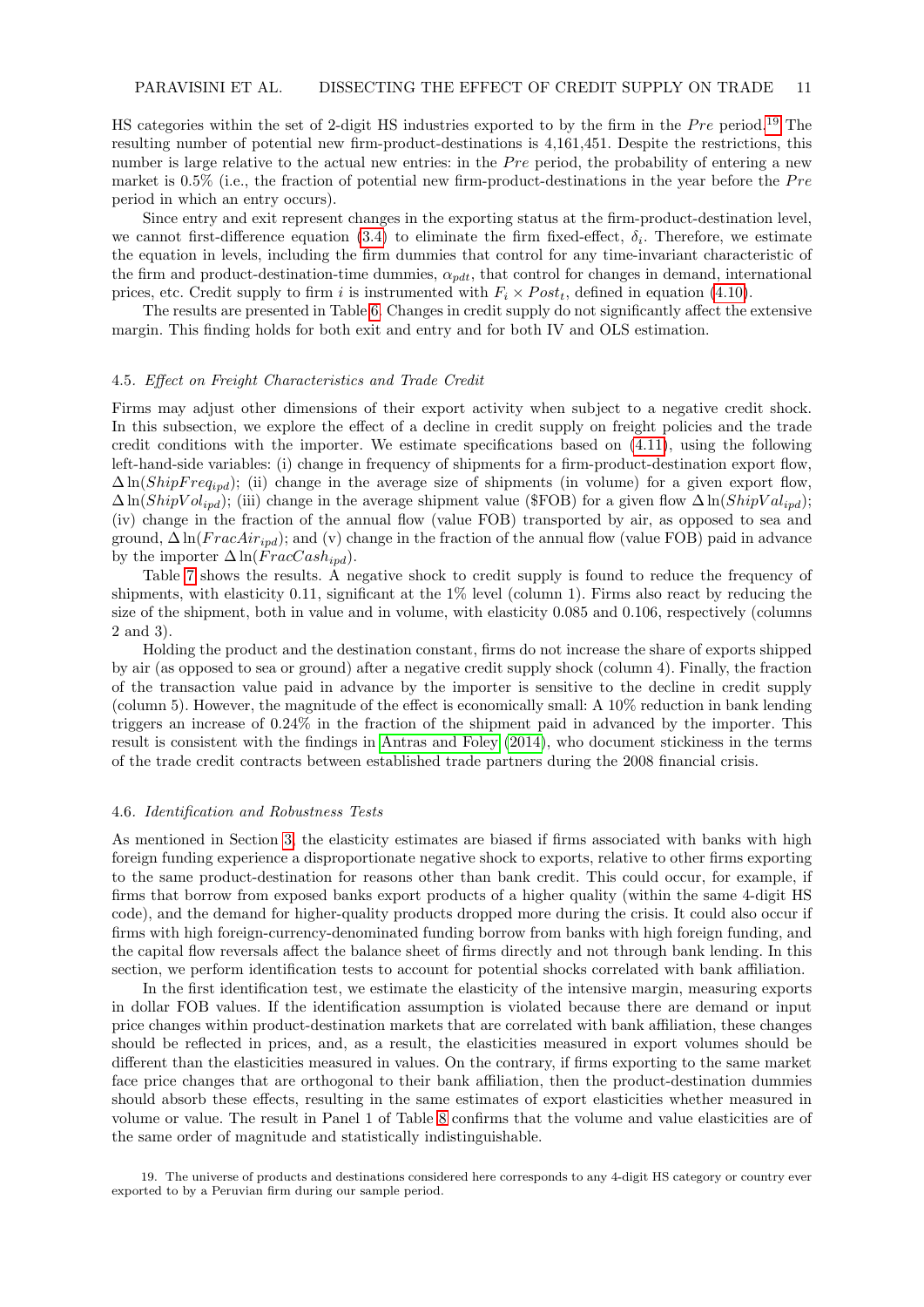Next, we test whether narrowing the definition of an export market or whether considering only homogeneous goods changes our elasticity estimates. Panel 2 shows the export elasticity to credit when products are aggregated at the HS 6-digit level. This specification controls for shocks in 8,568 distinct product-destination markets, reducing the scope of quality difference within each market. We find that our estimates are effectively unchanged.

In Panel 3, we restrict the sample to export flows of *homogeneous* goods only, according to the product classification in [Rauch](#page-16-18) [\(1999\)](#page-16-18). These goods are considered to be less differentiated in terms of quality and other potential unobservable characteristics. We find that the elasticities of the intensive and extensive margins are statistically identical to those in the baseline regression.

An alternative way to test for unaccounted shocks correlated with bank affiliation is to explicitly control for them. In the fourth identification test, we augment equations [\(4.11\)](#page-8-1) and [\(3.4\)](#page-5-0) using a set of observable firm and export flow characteristics in the Pre period as control variables: average unit price of exports at the firm-product-destination level; average fraction of debt denominated in foreign currency; total exports; number of products; and number of destinations at the firm level. Including these pre-determined variables in the first differenced specification [\(4.11\)](#page-8-1) is equivalent to including them interacted with time dummies in the panel specification in levels. Thus, this augmented specification controls for heterogeneity in the evolution of exports after the crisis along the dimensions of product quality (high unit price within a 4-digit HS classification), firm external exposure, and firm size. The elasticity of the intensive margin and of the extensive margin are statistically indistinguishable from the baseline regressions. (Panel 4, Table [8\)](#page-26-0).

In Panel 5, we expand the *Post*-period to include 24 months after the capital flow reversal in July 2008. The result on the intensive margin is not significantly different from the baseline regression. The probability of entering a new product-destination market, on the other hand, is significantly affected by the credit shock when the period of analysis is extended to two years after the shock. Evaluated at the average probability of entry in the Pre period,  $0.5\%$ , a  $10\%$  drop in credit supply reduces the probability of entry by only 0.01 percentage points, to 0.49%.

In Panels 6 and 7, we test the robustness of the results to the definition of the instrument. We verify that the results are not sensitive to the date at which we measure the share of foreign funding of the banks or the firm composition of credit across banks. In our baseline regressions, we define this measure according to figures from December 2006, prior to the reversal of capital flows. In Panel 6, the instrument is defined according to bank and firm figures from December 2007, at the peak of the foreign capital inflows. In Panel 7, we alter the functional form of the instrumental variable. Credit is instrumented with a 3-degree polynomial on the average foreign funding of the firm's lenders, weighted by the firm's outstanding debt:  $F_i = \sum_b \omega_{ib} F D_b$  (the first stage is shown in Table [4,](#page-21-1) column 3). In all cases, the elasticities are statistically undistinguishable from the baseline results in Tables [5](#page-22-0) and [6.](#page-23-0) In Panel 7, the elasticity of the exit margin is different from zero at the 10% level.

Finally, we explore the possibility that firms associated with exposed banks were simply on a different export and borrowing growth path before the crisis. If this was, in fact, the case, our estimates could be capturing such pre-existing differences across the two groups of firms and not the effect of the credit shock. We perform the following placebo test: we estimate equations [\(4.11\)](#page-8-1) and [\(3.4\)](#page-5-0) lagging the debt and export measures one year, as if the capital flow reversals had occurred in 2007 instead of 2008. That is, for  $t = \{Pre-1, Pre\}$ , where Pre is, as above, the period July 2007-July 2008, and Pre − 1 corresponds to the previous 12 months. The elasticities of both the intensive and extensive margins of exports, reported in Panel 8 of Table [8,](#page-26-0) are not statistically different from zero. This confirms that firms borrowing from banks with a high share of foreign funding as of December 2006 did not face any differential credit supply prior to the crisis. And, correspondingly, their exports' performance was not different from that of firms linked to banks with a low share of foreign funding.

Overall, the results in in this section suggest that our empirical approach obtains unbiased estimates of the elasticity of exports to credit. In other words, after conditioning on product-destination shocks to exports, a firm's affiliation to a bank with a high share of foreign funding is orthogonal to other non-credit determinants of exports.

#### 4.7. Discussion of the Results

Our results are consistent with models of heterogeneous firms —as in [Melitz](#page-16-9) [\(2003\)](#page-16-9)— expanded to allow for multi-product output and exports, as in [Bernard et al.](#page-15-26) [\(2011\)](#page-15-26) and [Nocke and Yeaple](#page-16-19) [\(2014\)](#page-16-19). A firm decides to export a product to a destination if the corresponding flow of profits covers an initial entry cost. In this class of models, a shock that affects the variable cost of production can generate a drop in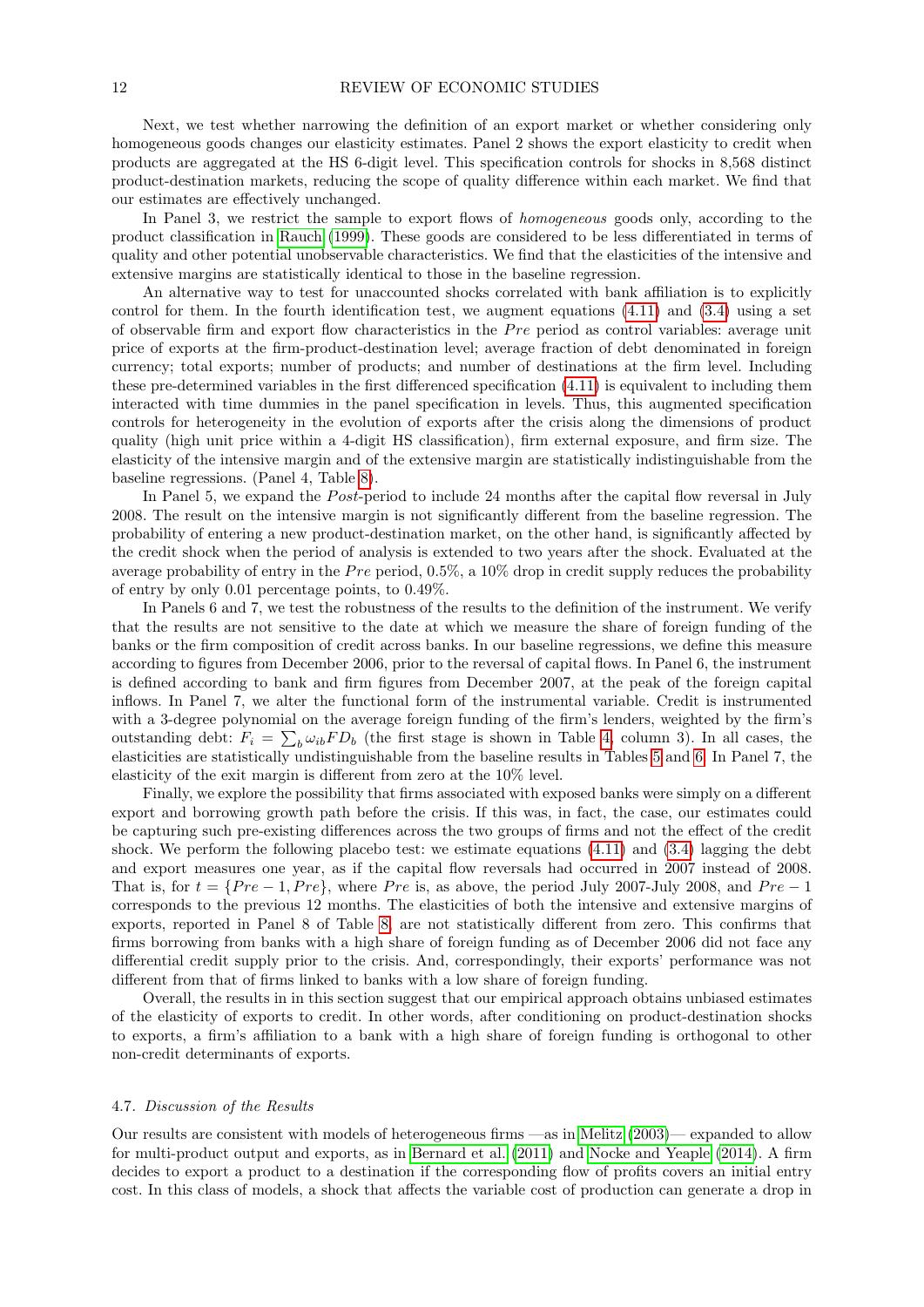the intensive margin of exports in all those firm-product-destination flows that remain active. In other words, our results are consistent with credit shocks affecting the variable cost of production, as modeled in [Feenstra et al.](#page-15-8) [\(2014\)](#page-15-8) and [Manova](#page-16-5) [\(2013\)](#page-16-5). This is the case, for example, if the credit shock implies an increase in the cost of external finance needed to pay inputs in advance of receiving the revenues from production. Then, a deterioration in credit conditions lowers the equilibrium size and profitability of each export flow, which, in turn, may reduce the probability of entering new markets—as we find when the period of analysis is extended to two years (Table [8,](#page-26-0) Panel 5). Similar results can also arise if the credit shock affects the variable cost of exporting beyond that of production; however, we show in Subsection [5.2](#page-13-0) that we do not find evidence supporting this interpretation.

Our results are not consistent with models in which credit is used to pay only the entry or fixed cost of exporting, as in [Chaney](#page-15-13) [\(2005\)](#page-15-13) and Caggese and Cuñat [\(2012\)](#page-15-27), or the fixed capital investment, as in [Brooks and Dovis](#page-15-28) [\(2012\)](#page-15-28) and [Leibovici](#page-16-20) [\(2013\)](#page-16-20). In those models, credit shocks affect the entry decision but not the intensive margin of exports. Needless to say, our results do not imply that those credit motives are not present. They point to two different usages of credit, the finance of working capital of production and the funding of physical investment.

The fact that credit conditions affect the variable cost of production, rather than only the fixed investment or entry cost, implies that short-lived credit shocks can have large real economic consequences. First, if credit conditions affected only fixed investment or entry cost, the real consequences would be small because capital is a stock variable and it does not substantially vary with short-lived shocks. Second, shocks to entry costs can hardly affect aggregate exports, which are accounted for mainly by existing large exporters (marginal export flows due to the exit or entry of firms into export markets are typically small). In contrast, shocks to the variable cost of production immediately affect the production and export decisions of both large and small firms. This is why macroeconomic models aimed at studying the dynamic consequences of financial shocks often include working capital in the production function (see, for example, [Neumeyer and Perri](#page-16-21) [\(2005\)](#page-16-21)).

### 5. ASSESSMENT OF ALTERNATIVE EMPIRICAL APPROACHES

<span id="page-12-0"></span>Our empirical strategy requires detailed and disaggregated data typically not available in the literature that measures the effect of credit shocks on real economic activity. In the absence of such data, researchers have relied on theory-motivated identification assumptions that have not been tested empirically. The data and empirical strategy in this paper allow us to test several of the key assumptions in existing empirical work. First, we estimate the bias that would arise in our environment if we could not account for the selection of firms to banks in terms of their mix of products and destinations. Second, we analyze whether those variables typically used as proxy for export-specific funding needs are, indeed, predictors of the elasticity of exports to credit. And, finally, we explore the validity of the measure of external finance dependence—an industry-level indicator often used in this literature—as a proxy for sensitivity of output to credit.

#### <span id="page-12-1"></span>5.1. Firm-Bank Selection

Most of the work studying real effects of the bank transmission channel is constrained to the analysis of firm-level outcomes, such as total sales, total exports, employment or investment.<sup>[20](#page-0-0)</sup> The typical empirical strategy compares outcomes of firms related to banks that are differentially affected by the crisis, and it implicitly assumes that banks and firms are randomly matched. If, however, firms related to exposed banks specialize in certain products or markets that are particularly affected by the crisis, then estimates based on comparing the outcomes of firms related to exposed and non-exposed banks confound the effect of the lending channel with the heterogeneous impact of the crisis across markets.

We compute the bias that arises in our setting when we do not account for shocks at the productdestination level. Column 1 of Table [9,](#page-27-1) presents the naive estimation of the elasticity of exports (intensive margin) to credit, without including the product-destination dummies. The naive estimator is off by a factor of two relative to the benchmark regression (our baseline estimate is shown in column 2 for comparison). This implies that firms and banks are not randomly matched. In particular, in this case, firms borrowing from exposed banks specialize in products and destinations less affected by the international crisis.[21](#page-0-0) Thus, when non-finance shocks at the product-destination level are unaccounted

<sup>20.</sup> See, for example, [Amiti and Weinstein](#page-14-1) [\(2011\)](#page-14-1), [Chodorow-Reich](#page-15-5) [\(2014\)](#page-15-5), [Carvalho et al.](#page-15-16) [\(2014\)](#page-15-16), [Iyer et al.](#page-15-6) [\(2014\)](#page-15-6), [Jimenez et al.](#page-15-7)  $(2011)$ , [Kalemli-Ozcan et al.](#page-16-13)  $(2010)$ , and Muûls  $(2012)$ .

<sup>21.</sup> The bias is largest when there are no controls for changes in export demand across destination markets (not shown).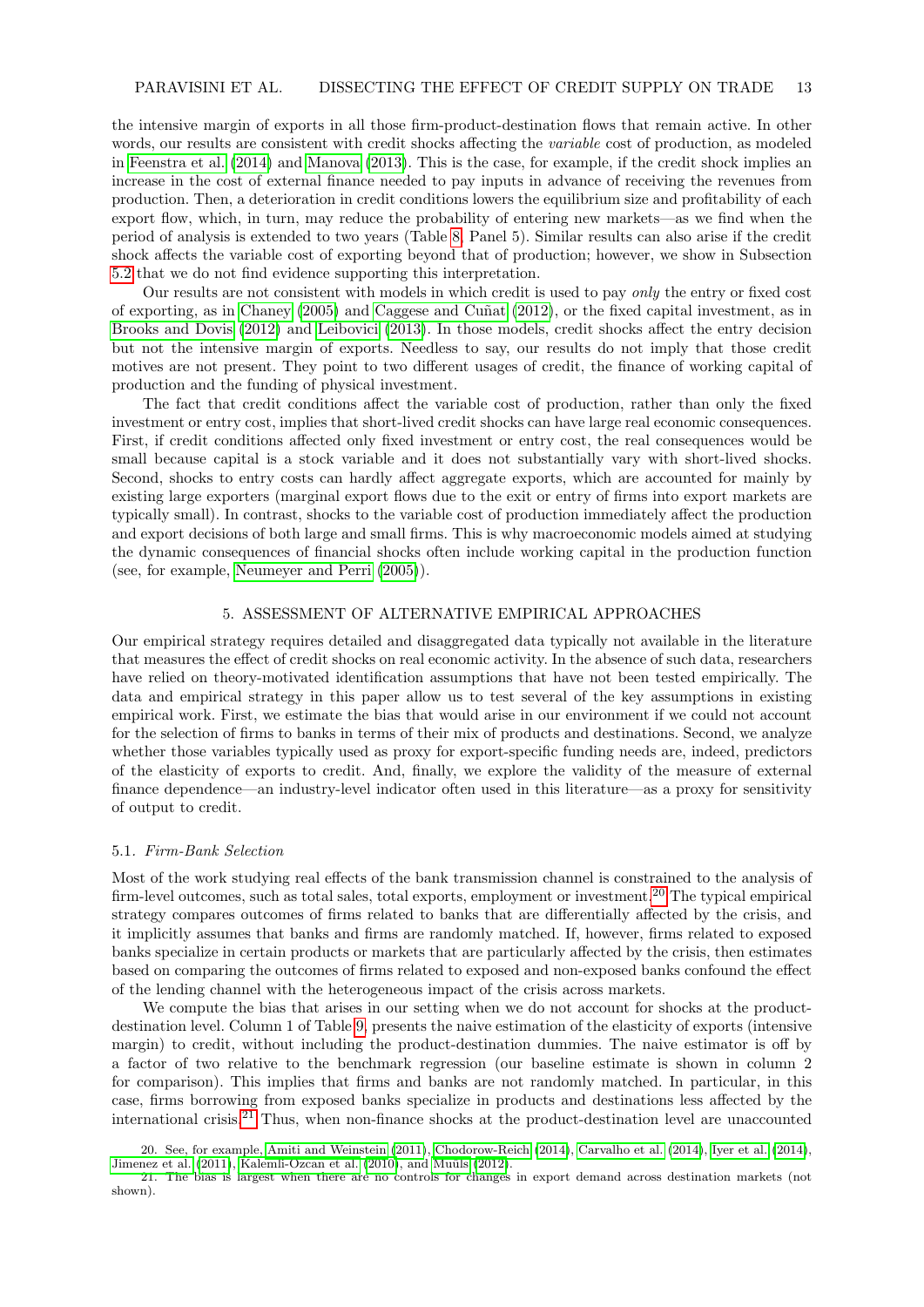for, the overall importance of credit shocks in explaining output fluctuations can be severely misevaluated. In the present case, the bias would lead to the erroneous conclusion that the negative credit shocks did not contribute to the Peruvian exports decline.

### <span id="page-13-0"></span>5.2. Export-Specific Funding Needs

Substantial fixed exporting costs can make exports more sensitive to credit than domestic sales are, as changes in the exporter's availability of credit may trigger discontinuous changes in exports. Furthermore, international trade is characterized by longer freight times and, thus, longer cash cycles than domestic sales. Based on this intuition, the empirical literature uses distance to destination and freight speed (ground and sea versus air) as indicators of export-specific working capital.[22](#page-0-0) In order to estimate exportspecific credit sensitivity, this approach compares the impact of credit on exports across destinations of heterogeneous distance or across products typically shipped by different modes of transportation.

The results in the previous subsection already call for caution when deriving conclusions regarding the importance of credit in explaining output fluctuations based on comparisons across sectors or destinations. This is so because products and countries are subject to different non-credit disturbances. This empirical strategy confounds export-specific sensitivity to credit with non-credit shocks disproportionately affecting certain products or destinations. To further characterize the potential biases in such comparisons, we present in Table [9,](#page-27-1) columns 3 through 8, cross-sectional differences in the estimated elasticities by distance to the export destination market  $(Dist_d)$ ; the share of the export flow shipped by air, as opposed to ground and sea  $(Air_{ipd})$ ; and the share of the export flow paid in advance by the importer  $(Cash_{ind})$ , with and without accounting for product-destination shocks. The variables  $Dist_d$ ,  $Air_{ipd}$ , and  $Cash_{ipd}$  are standardized Pre period values such that the interaction coefficients can be interpreted as changes in the elasticity for a one-standard-deviation change in distance to destination, fraction of air freight and fraction of cash in advance, respectively.

Two main observations can be drawn from this exercise. First, the elasticity estimates accounting for product-destination shocks do not vary in the cross-section by distance, freight method, or method of payment (columns 4, 6, and 8). This indicates that the difference in working-capital requirements induced by heterogeneity along these export dimensions does not have a first-order effect on the export elasticity to credit. Since we do not have data on domestic sales, we cannot conclusively compare the credit elasticity of exports and local sales. Still, we can confirm that the sensitivity of exports to credit shocks does not vary significantly with variables that typically proxy for export-specific financial needs in our setting.

The second observation is that when product-destination shocks are not accounted for, the interaction terms for method of payment and freight method become statistically significant (the interaction with distance remains insignificant). Hence, the estimates would erroneously suggest that the sensitivity of exports to credit shocks increases if the export flow is shipped primarily by air (column 5), and decreases if the importer pays for the export flow in advance (column 7). This analysis confirms that empirical approaches based on cross-destination and cross-sector comparisons may lead to incorrect inferences about the real effects of credit shocks when demand factors are unaccounted for. Moreover, the bias of the naive cross-sectional comparisons highlights that the modes of payment and transportation are intimately linked with the nature of the exported good. For example, products typically shipped by Air are presumably more expensive, and their demand may have suffered disproportionately more during the crisis.

#### 5.3. Sectoral Heterogeneity in Credit Intensity

Since the seminal work by [Rajan and Zingales](#page-16-7) [\(1998\)](#page-16-7), heterogeneity in the degree of external finance dependence across sectors has been widely used to identify the effect of credit constraints on long-term growth and the cross-country pattern of international trade.[23](#page-0-0) It remains to be shown whether the same factors that affect the sensitivity of exports to long-term finance can also predict the effect of short-term credit shocks. This subsection explores that question.

We analyze how our estimates of the export elasticities to credit shocks vary across sectors with different external finance dependence. Our measure of external finance dependence follows [Chor and](#page-15-11) [Manova](#page-15-11) [\(2012\)](#page-15-11); it corresponds to the fraction of total capital expenditures not financed by internal cash flows, according to cross-sectoral data on U.S. firms. This measure is considered to represent technological

<sup>22.</sup> See, for example, [Amiti and Weinstein](#page-14-1) [\(2011\)](#page-14-1), [Leibovici and Waugh](#page-16-14) [\(2013\)](#page-16-14), and [Berman et al.](#page-15-17) [\(2012\)](#page-15-17)).

<sup>23.</sup> See, for example, [Bricongne et al.](#page-15-9) [\(2012\)](#page-15-9), [Chor and Manova](#page-15-11) [\(2012\)](#page-15-11), and [Levchenko et al.](#page-16-6) [\(2010\)](#page-16-6).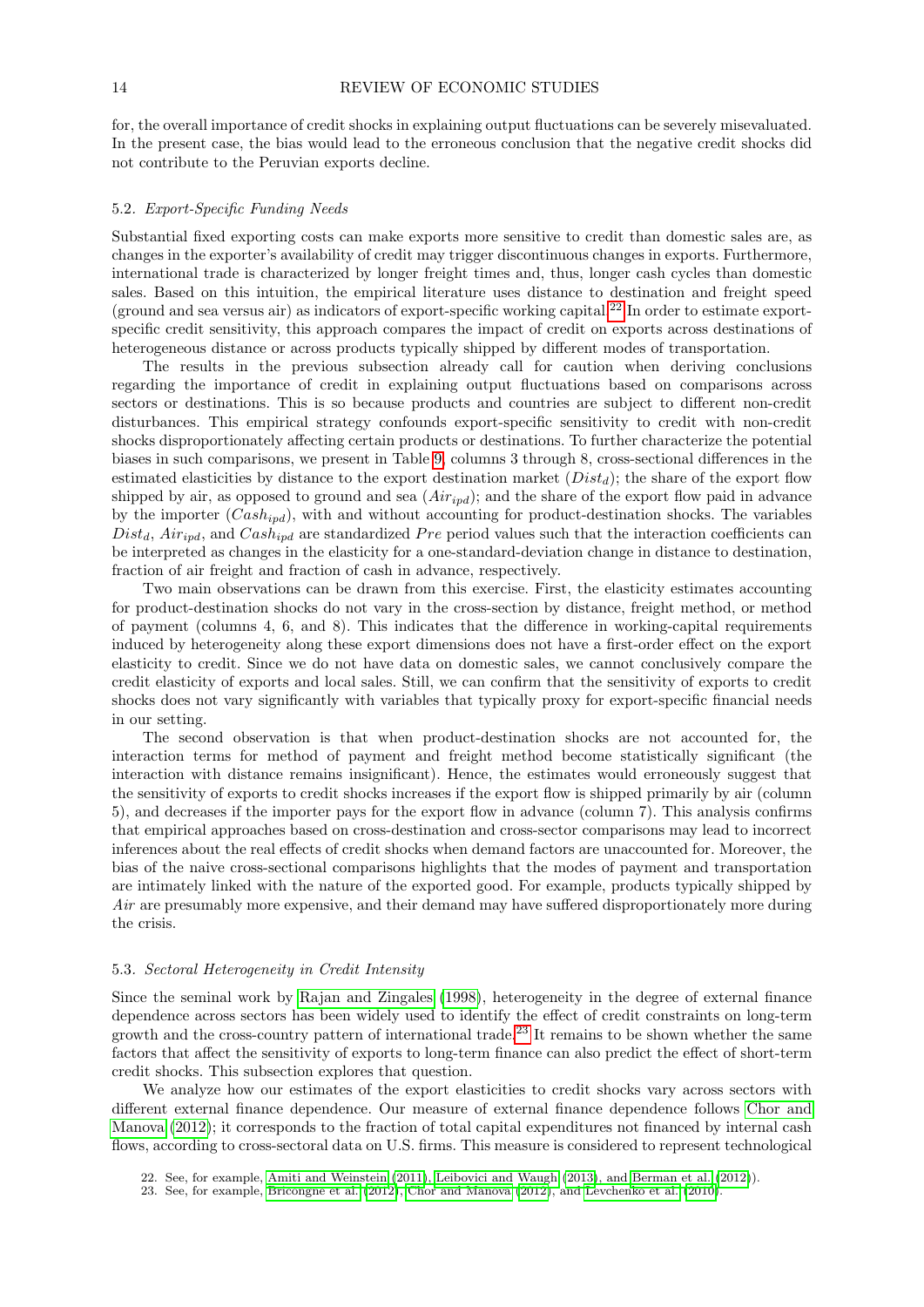characteristics of the sector that the firm belongs to. For example, according to this measure, textile mills that transform basic fibers into fabric, intensively require external finance, while apparel manufacturing firms that process that fabric into the final piece of clothing are considered less dependent.

We report in Table [10](#page-27-0) the results of estimating the elasticity of exports to credit on the intensive and extensive margins in equations [\(4.11\)](#page-8-1) and [\(3.4\)](#page-5-0), augmented with an interaction with the (standardized) product's external financial dependence. The elasticities of the intensive and extensive margins do not vary with this measure.

Our results suggest that the elasticities to short-term and long-term changes in financial conditions capture different aspects of the firm's use of credit. The measure of external finance dependence may indicate the firm's sensitivity to long-term credit conditions, which is potentially related to the presence of important fixed investments or entry costs. The elasticity of the intensive margin of exports to credit shocks, on the other hand, appears to be related to the short-term needs of working capital.

#### 6. CONCLUSIONS

<span id="page-14-2"></span>This paper computes the elasticity of the intensive and extensive margins of export to credit supply shocks. We find that changes in credit conditions affect the intensive margin of exports, but do not significantly affect the extensive margin. They do have an effect on the entry margin when the period is expanded to two years after the shock. These results imply that short-lived credit shocks can have large real economic consequences. This is because aggregate exports are hardly affected by the exit or entry of firms into export markets, as these marginal export flows are typically relatively small. However, variations in the intensive margin have first-order implications for aggregate figures.

We use the estimated elasticities to perform a *back-of-the-envelope* calculation of the contribution of finance to the overall export decline during the the 2008 crisis. Our estimates are obtained from changes in credit according to the level of foreign funding of commercial banks. Thus, to obtain a back-of-theenvelope calculation of the overall effect of the credit shock to firms on the decline in exports, we must make an assumption about the change in credit supply of non-exposed banks —i.e., banks with a share of foreign funding below 10%. We make the simplifying assumption that the credit supply of non-exposed banks is constant throughout the analysis period. This assumption produces conservative estimates of the overall effect of credit if non-exposed banks also reduced credit supply during the crisis. The opposite occurs if non-exposed banks expanded credit supply to substitute for the unfulfilled demand by banks with higher share of foreign funding.

The estimates in Table [3](#page-21-0) imply that banks with foreign funding above 10% reduced credit supply by 16.8% relative to not-affected banks. They account for 30% of the total credit to exporters during the 12 months before July 2008 (see Table [2\)](#page-20-0). Given the above assumption, these estimates imply that the total credit supply dropped by 5.1%. Using the estimated intensive margin elasticities of 0.195 (see column 2, Table [5\)](#page-22-0), this drop in credit resulted in an average decrease in the volume of exports of 1%. Compared to the total drop in the annual growth rate of the volume of exports between the  $Pre$  and  $Post$  periods, 12.8 percentage points, this estimate implies that the credit shock can account for approximately 8% of the missing volume of exports.

Overall, the results in this paper show that credit has a first-order effect on the volume of exports for firms that continued exporting to a given product and destination market. However, the largest determinant of the Peruvian exports collapse during the 2008 crisis is related to non-credit factors (e.g., international demand and prices). In our context, failure to control for determinants of exports other than bank credit at the product-destination level leads to severely biased estimates when studying the effect of a credit contraction on exports. Our results suggest that estimates that rely on more-aggregated data (e.g., outcomes at the firm or sector levels) should be interpreted with caution during crisis episodes, which have potentially large and heterogeneous real effects across sectors and countries.

## REFERENCES

<span id="page-14-3"></span>Alessandria, G., J. Kaboski, and V. Midrigan (2010). The Great Trade Collapse of 2008-09: an Inventory Adjustment? IMF Economic Review 58 (2), 254–294.

<span id="page-14-1"></span>Amiti, M. and D. Weinstein (2011). Exports and Financial Shocks. The Quartely Journal of Economics 126 (4), 1841–1877.

<span id="page-14-0"></span>Antras, P. and F. Foley (2014). Poultry in Motion: A Study of International Trade Finance Practices. Journal of Political Economy forthcoming.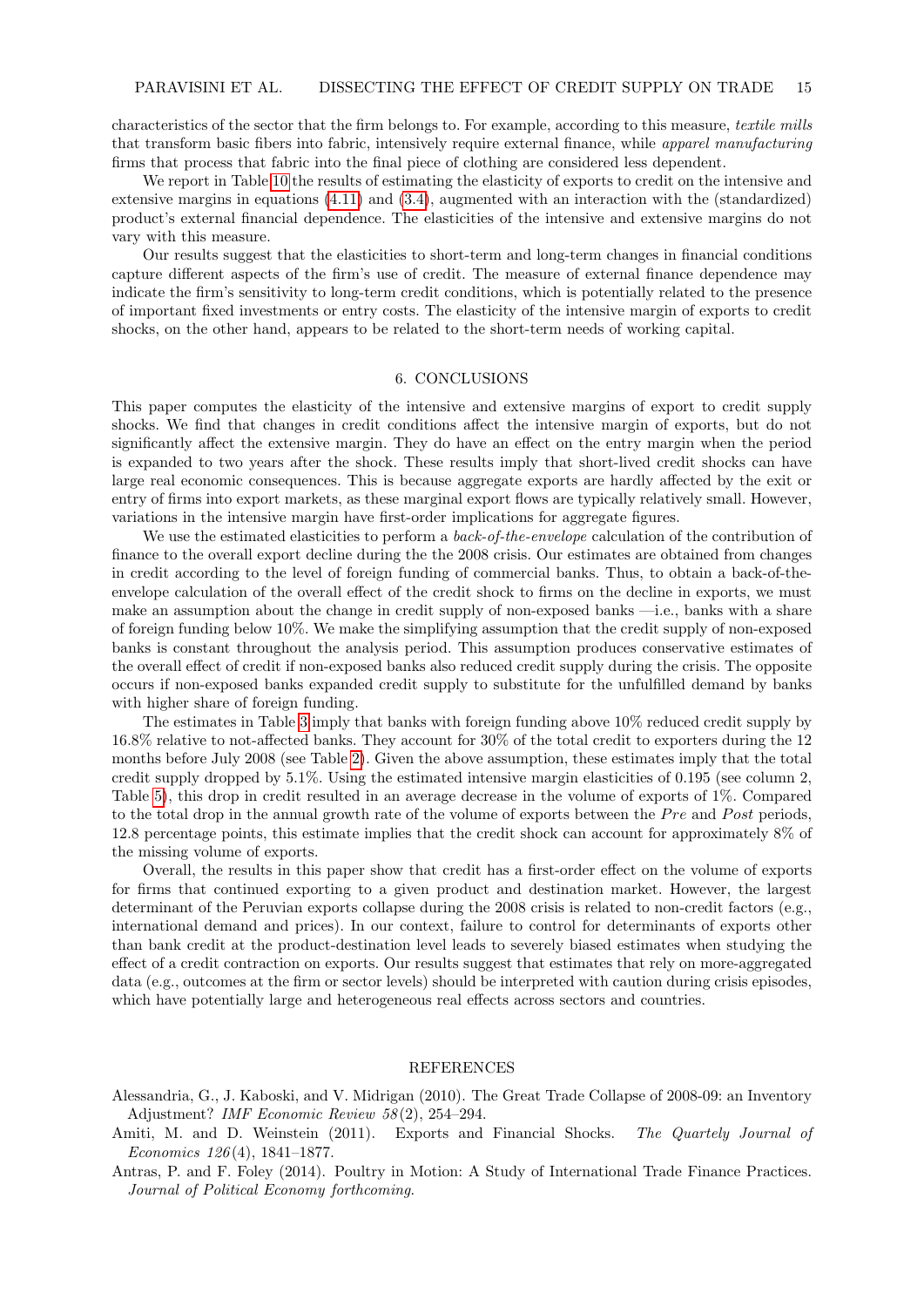- <span id="page-15-25"></span>Arellano, M. (2003). Panel Data Econometrics. Advanced Texts in Econometrics. Oxford University Press.
- <span id="page-15-12"></span>Baldwin, R. and P. Krugman (1989). Persistent Trade Effects of Large Exchange Rate Shocks. The Quarterly Journal of Economics 104 (4), 635–654.
- <span id="page-15-20"></span>Banco Central de Reserva del Peru (2009). Reporte de estabilidad financiera. May.
- <span id="page-15-14"></span>Beck, T. (2002). Financial Development and International Trade. Is there a Link? Journal of International Economics  $57(1)$ ,  $107-131$ .
- <span id="page-15-24"></span>Belloni, A., D. Chen, V. Chernozhukov, and C. Hansen (2012). Sparse Models and Methods for Optimal Instruments With an Application to Eminent Domain. Econometrica 80 (6), 2369–2429.
- <span id="page-15-18"></span>Bems, R., R. Johnson, and K.-M. Yi (2010). Demand Spillovers and the Collapse of Trade in the Global Recession. IMF Economic Review 58, 295–326.
- <span id="page-15-17"></span>Berman, N., J. De Sousa, P. Martin, and T. Mayer (2012). Time to Ship during Financial Crises. NBER Working Paper 18274 .
- <span id="page-15-15"></span>Berman, N. and J. Hericourt (2010). Financial Factors and the Margins of Trade: Evidence from Cross-Country Firm-Level Data. Journal of Development Economics 93 (2), 206–217.
- <span id="page-15-1"></span>Bernanke, B. (1983). Non Monetary Effects of the Financial Crisis in the Propagation of the Great Depression. The American Economic Review 73 (3), 257–276.
- <span id="page-15-4"></span>Bernanke, B. and A. Blinder (1992). The Federal Funds Rate and the Channels of Monetary Transmission. The American Economic Review 82 (4), 901–921.
- <span id="page-15-26"></span>Bernard, A., S. Redding, and P. Schott (2011). Multi-Product Firms and Trade Liberalization. Quarterly Journal of Economics 126 (3), 1271–1318.
- <span id="page-15-10"></span>Bolton, P., H. Chen, and N. Wang (2011). A Unified Theory of Tobin's q, Corporate Investment, Financing, and Risk Management. The Journal of Finance 66 (5), 1545–1578.
- <span id="page-15-9"></span>Bricongne, C., L. Fontagne, G. Gaulier, D. Taglioni, and V. Vicard (2012). Firms and the global crisis: French exports in the turmoil. *Journal of International Economics 87*(1), 134–146.
- <span id="page-15-28"></span>Brooks, W. and A. Dovis (2012). Credit Market Frictions and Trade Liberalization. Available at http://www3.nd.edu/ wbrooks/Research.html.
- <span id="page-15-27"></span>Caggese, A. and V. Cuñat (2012). Financing Constraints, Firm Dynamics, Export Decisions, and Aggregate Productivity. Review of Economic Dynamics 16 (1), 177–193.
- <span id="page-15-16"></span>Carvalho, D., M. Ferreira, and P. Matos (2014). Lending Relationship and the Effect of Bank Distress: Evidence from the 2007-2008 Financial Crisis. Journal of Financial and Quantitative Analysis forthcoming.
- <span id="page-15-2"></span>Cetorelli, N. and L. Goldberg (2011). Global Banks and International Shock Transmission: Evidence from the Crisis. IMF  $59(1)$ , 41-76.
- <span id="page-15-13"></span>Chaney, T. (2005). Liquidity Constrained Exporters. Available at https://sites.google.com/site/thomaschaney/research.
- <span id="page-15-5"></span>Chodorow-Reich, G. (2014). The Employment Effects of Credit Market Disruptions: Firm-Level Evidence from the 2008-09 Financial Crisis. Quarterly Journal of Economics 129 (1), 1–59.
- <span id="page-15-11"></span>Chor, D. and K. Manova (2012). Off the Cliff and Back? Credit Conditions and International Trade during the Global Financial Crisis. Journal of International Economics 87, 117–133.
- <span id="page-15-19"></span>Eaton, J., S. Kortum, B. Neiman, and J. Romalis (2010). Trade and the Global Recession. Available at http://home.uchicago.edu/ kortum/skresearch.html.
- <span id="page-15-8"></span>Feenstra, R., Z. Li, and M. Yu (2014). Exports and Credit Constraint under Incomplete Information: Theory and Evidence from China. The Review of Economics and Statistics forthcoming.
- <span id="page-15-0"></span>Friedman, M. and A. Schwarz (1963). Monetary History of the United States, 1867–1960. Princeton University Press.
- <span id="page-15-21"></span>Gan, J. (2007). The Real Effects of Asset Market Bubbles: Loan- and Firm-Level Evidence of a Lending Channel. Review of Financial Studies 20 (5), 1941–1973.
- <span id="page-15-3"></span>IMF (2009, April). World economic outlook. April.
- <span id="page-15-6"></span>Iyer, R., S. Lopes, J.-L. Peydro, and A. Schoar (2014). Interbank Liquidity Crunch and the Firm Credit Crunch: Evidence from the 2007-2009 Crisis. Review of Financial Studies forthcoming.
- <span id="page-15-22"></span>Iyer, R. and J.-L. Peydro (2011). Interbank Contagion at Work: Evidence from a Natural Experiment. Review of Fi 24 (4), 1337–1377.
- <span id="page-15-7"></span>Jimenez, G., A. Mian, J.-L. Peydro, and J. Saurina (2011). Local versus Aggregate Lending Channels: The Effects of Securitization on Corporate Credit Supply in Spain. Available at http://ssrn.com/abstract=1674828.
- <span id="page-15-23"></span>Jimenez, G., S. Ongena, J.-L. Peydro, and J. Saurina (2012). Credit Supply and Monetary Policy: Identifying the Bank Balance-Sheet Channel with Loan Applications. The American Economic Review 102 (5), 2301–2326.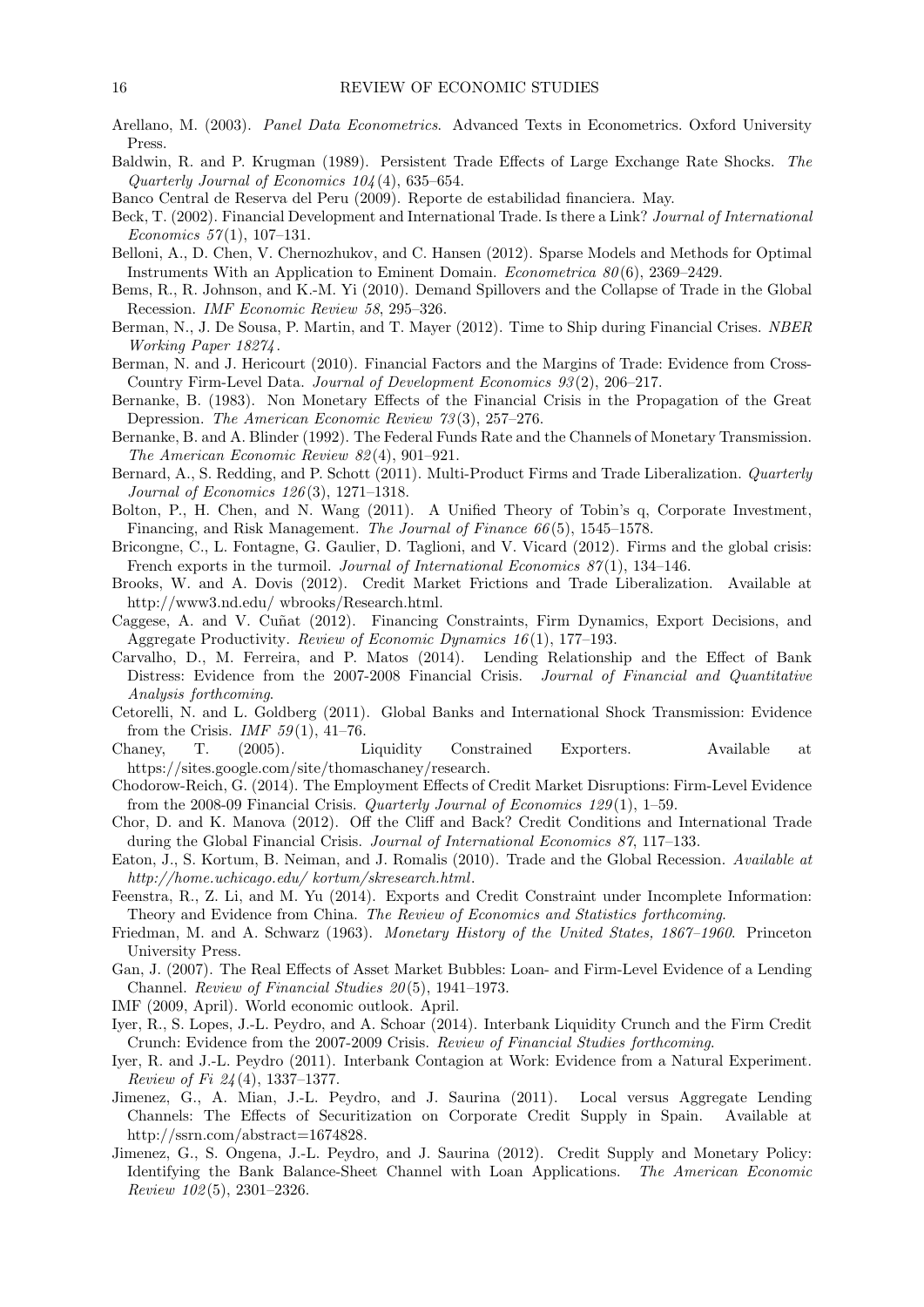- <span id="page-16-13"></span>Kalemli-Ozcan, S., H. Kamil, and C. Villegas-Sanchez (2010). What Hinders Investment in the Aftermath of Financial Crises? Insolvent Firms or Illiquid Banks. NBER Working Paper . 16528.
- <span id="page-16-2"></span>Kashyap, A., O. Lamont, and J. Stein (1994). Credit Conditions and the Cyclical Behavior of Inventories. Quarterly Journal of Economics 109 (3), 565–592.
- <span id="page-16-3"></span>Kashyap, A. and J. Stein (2000). What do One Million Observations on Banks Have to Say About the Transmission of Monetary Policy. The American Economic Review 90 (3), 407–428.
- <span id="page-16-15"></span>Khwaja, A. and A. Mian (2008). Tracing the Impact of Bank Liquidity Shocks: Evidence from an Emerging Market. The American Economic Review 98 (4), 1413–1442.
- <span id="page-16-20"></span>Leibovici, F. (2013). Financial Development and International Trade. Available at http://dept.econ.yorku.ca/ flei/.
- <span id="page-16-14"></span>Leibovici, F. and M. Waugh (2013). International Trade and Intertemporal Substitution. Available at http://dept.econ.yorku.ca/ flei/.
- <span id="page-16-6"></span>Levchenko, A., L. Lewis, and L. Tesar (2010). The Collapse of International Trade during the 2009-2009 Crisis: In Search of the Smoking Gun. IMF Economic Review 58 (2), 214–253.
- <span id="page-16-5"></span>Manova, K. (2013). Credit Constraints, Heterogeneous Fimrs, and International Trade. Review of Economic Studies 80, 711–744.
- <span id="page-16-10"></span>Manova, K., S.-J. Wei, and Z. Zhang (2014). Firm Exports and Multinational Activity under Credit Constraints. Review of Economics and Statistics forthcoming.
- <span id="page-16-9"></span>Melitz, M. J. (2003). The Impact of Trade on Intra-Industry Reallocations and Aggregate Industry Productivity. *Econometrica*  $71(6)$ , 1695–1725.
- <span id="page-16-11"></span>Minetti, R. and S. C. Zhu (2011). Credit Constraints and Firm Export: Microeconomic Evidence from Italy. Journal of International Economics 83 (2), 109–125.
- <span id="page-16-17"></span>Mulligan, C. B. and Y. Rubinstein (2008). Selection, Investment, and Women's Relative Wages Over Time. The Quarterly Journal of Economics 123 (3), 1061–1110.
- <span id="page-16-12"></span>Muûls, M. (2012). Exporters, importers, and credit constraints. CEP Discussion Paper 1169.
- <span id="page-16-21"></span>Neumeyer, P. A. and F. Perri (2005). Business Cycles in Emerging Economies: the Role of Interest Rates. Journal of Monetary Economics 52 (2), 345–380.
- <span id="page-16-19"></span>Nocke, V. and S. Yeaple (2014). Globalization and Multiproduct Firms. International Economic Review forthcoming.
- <span id="page-16-16"></span>Paravisini, D. (2008). Local Bank Financial Constraints and Firm Access to External Finance. The Journal of Finance 63 (5), 2160–2193.
- <span id="page-16-4"></span>Peek, J. and E. Rosengren (2000). Collateral Damage: Effects of the Japanese Bank Crisis on Real Activity in the United States. The American Economic Review  $90(1)$ , 30–45.
- <span id="page-16-1"></span>Puri, M., J. Rocholl, and S. Steffen (2011). Global retail lending in the aftermath of the US financial crisis: Distinguishing between supply and demand effects. Journal of Financial Economics  $100(3)$ , 556–578.
- <span id="page-16-7"></span>Rajan, R. and L. Zingales (1998). Financial Dependence and Growth. The American Economic Review  $88(3)$ , 559–586.
- <span id="page-16-18"></span>Rauch, J. (1999). Networks Versus Markets in International Trade. Journal of International *Economics*  $48(1)$ , 7-35.
- <span id="page-16-8"></span>Roberts, M. and J. Tybout (1999). An Empirical Model of Sunk Costs and the Decision of Exports. World Bank Working Paper 1436 .
- <span id="page-16-0"></span>Schnabl, P. (2012). Financial Globalization and the Transmission of Bank Liquidity Shocks: Evidence from an Emerging Market. The Journal of Finance 67 (3), 897–932.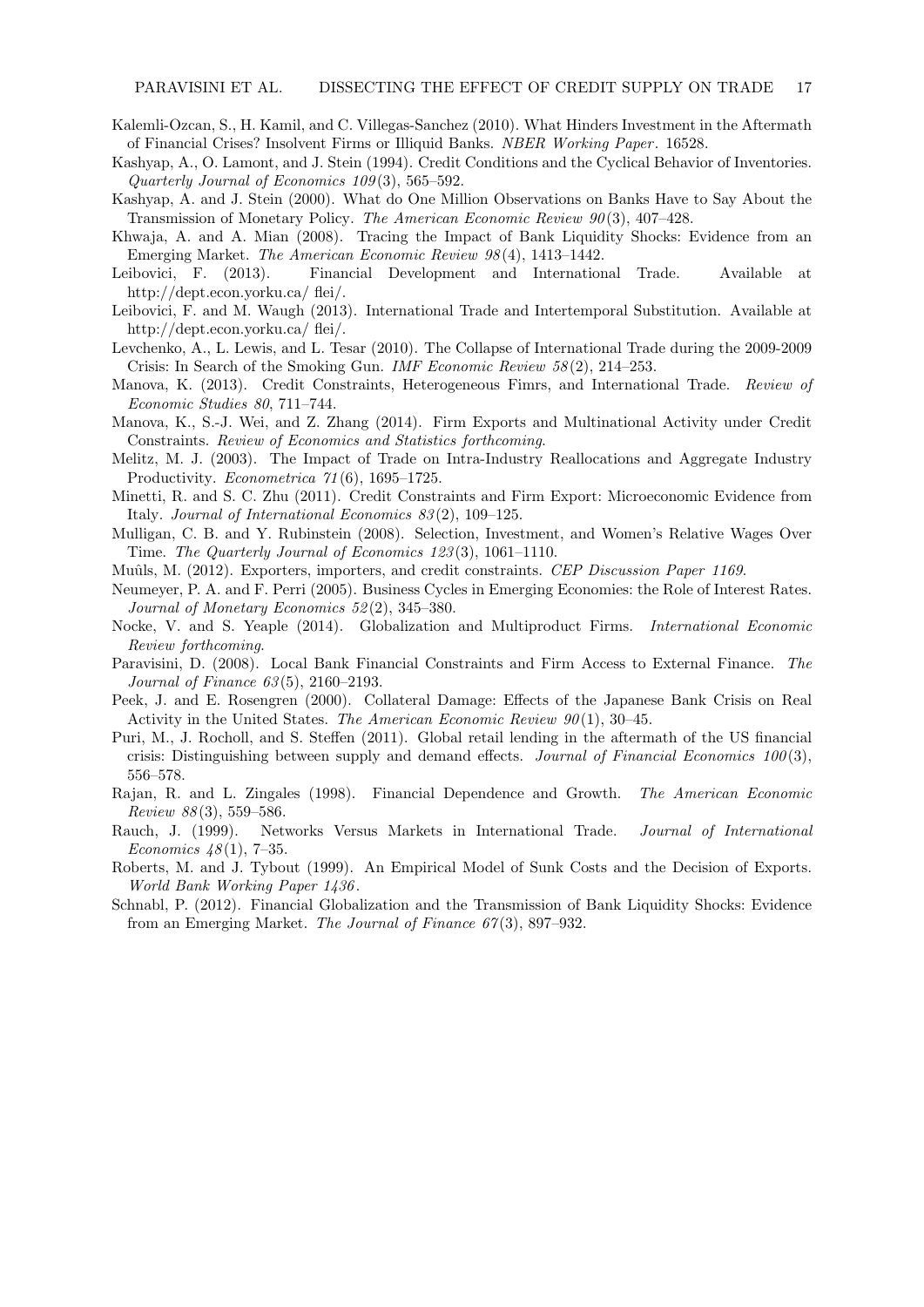Figure 1 Peruvian International Flows During 2008 Financial Crisis

<span id="page-17-0"></span>

Source: Export data are collected from the Peruvian tax agency. Data on foreign liabilities of the banking sector are derived from bank balance sheets, which were collected from the Peruvian bank regulator. Total bank foreign liabilities are defined as bank liabilities with institutions outside Peru. The vertical line signals the Pre and Post periods, which correspond to the 12 months before and after July 2008.

<span id="page-17-1"></span>Figure 2 Bank Credit and Foreign Funding

<span id="page-17-2"></span>

Note: Y-axis in panel (a) is change in (log) credit between the Post and Pre periods,  $\ln C_{ibPost} - \ln C_{ibPre}$ . In panel (b) is the residual of a regression of change in (log) credit on a full set of firm fixed-effects: ln  $C_{ibPost} - \ln C_{ibPre} = \theta_i + \epsilon_{ib}$ . In both cases, the graph is a weighted local second-degree polynomial smoothing of the share of banks' foreign funding as of December 2006. The observations are weighted using an Epanechnikov kernel with a bandwidth of 0.03.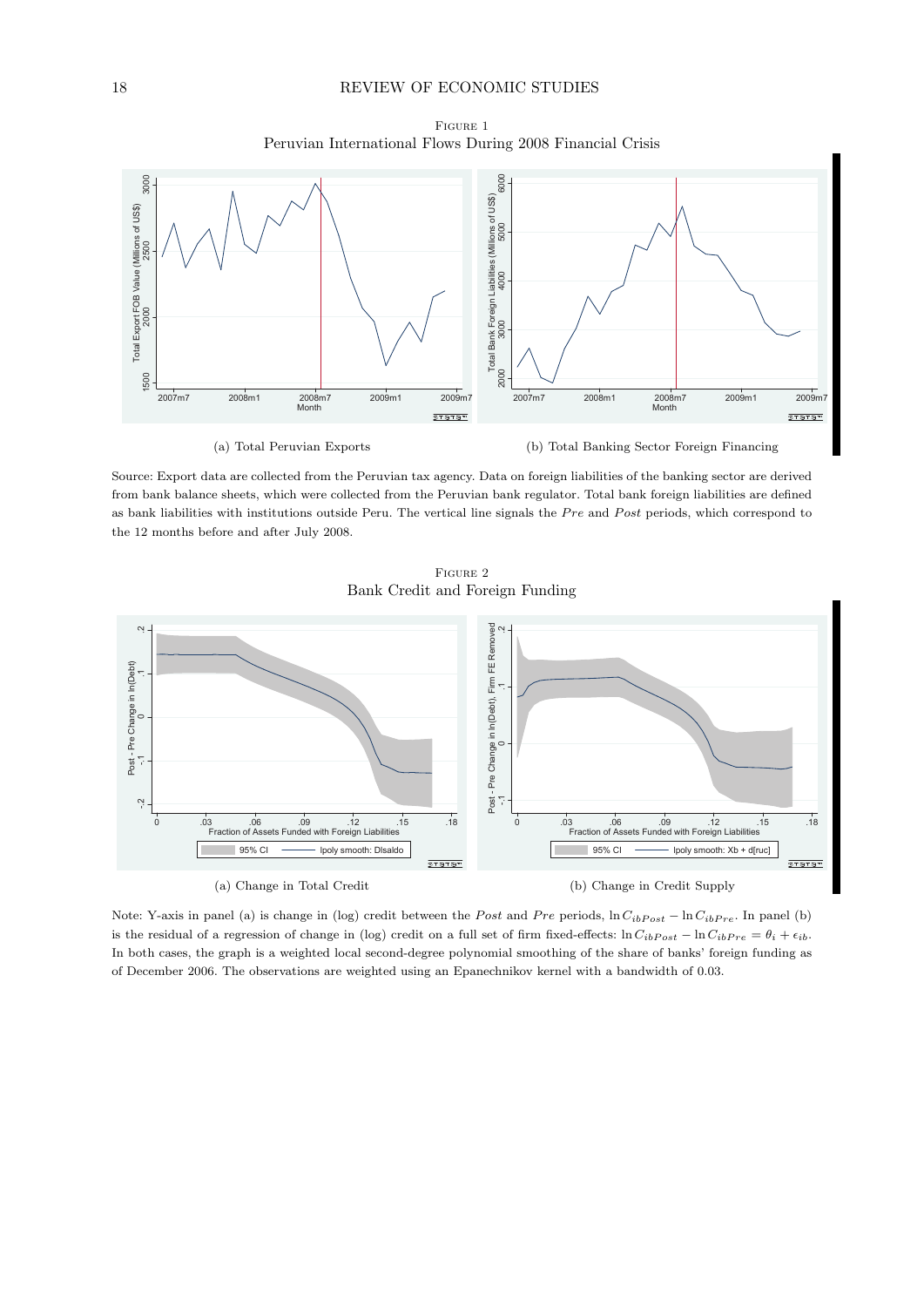<span id="page-18-0"></span>

FIGURE 3 Heterogeneity of the Export Elasticity to Credit

Note: Elasticity of the intensive margin of export to credit (and 95% confidence interval) when restricting the sample to those active export flows with probability of continuation in the percentile indicated in the horizontal axes.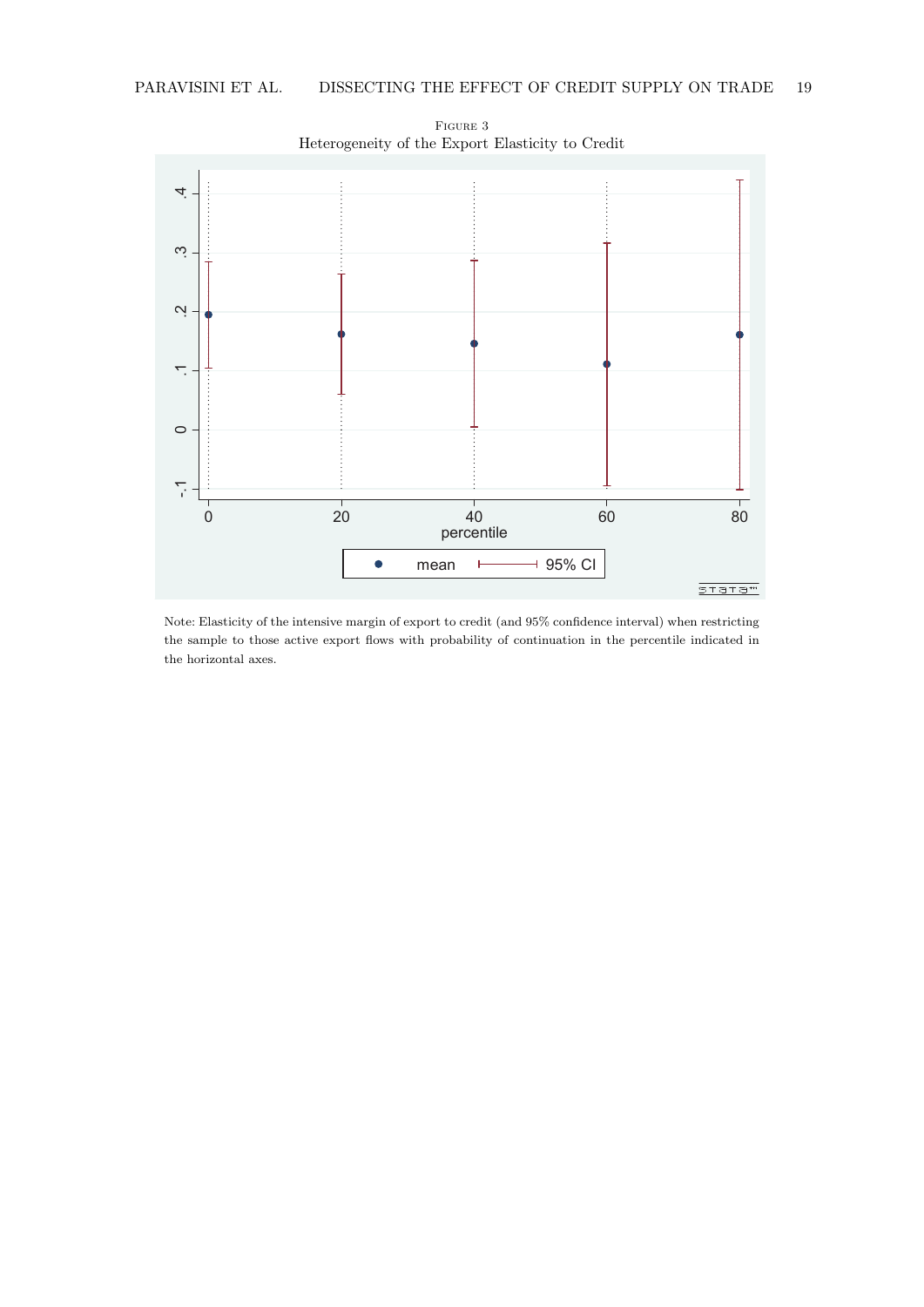<span id="page-19-0"></span>

|       | č        |
|-------|----------|
| H     | $\vdots$ |
| Table |          |

|                                                                                                                                                                                                                                                                                 |       |                    |                            |                     | <b>Bank Descriptive Statistics</b> |                      |                |                                            |                       |                    |                  |             |
|---------------------------------------------------------------------------------------------------------------------------------------------------------------------------------------------------------------------------------------------------------------------------------|-------|--------------------|----------------------------|---------------------|------------------------------------|----------------------|----------------|--------------------------------------------|-----------------------|--------------------|------------------|-------------|
|                                                                                                                                                                                                                                                                                 |       |                    | All Financial Institutions |                     |                                    | Commercial Banks     |                |                                            |                       |                    | S&L Institutions |             |
|                                                                                                                                                                                                                                                                                 |       | $(N=41)$           |                            |                     | High Foreign Exposure<br>$(N=4)$   |                      |                | Low Foreign Exposure<br>$(\overline{N=9})$ |                       |                    | $(N=28)$         |             |
|                                                                                                                                                                                                                                                                                 | mean  | $\widehat{\Omega}$ | p50<br>$\odot$             | nean<br>$\bigoplus$ | $\widetilde{\mathfrak{G}}$<br>Sd   | p50<br>$\widehat{6}$ | nean<br>E      | $\mathbf{S}$                               | 50<br>Pad<br>$\odot$  | nean<br>(10)       | $\Xi$<br>Sd      | (12)<br>05q |
| Assets (M US\$)                                                                                                                                                                                                                                                                 | 1,102 | 2,744              | 134                        |                     |                                    | 794                  |                |                                            |                       | 108                | 108              | 62          |
| Loans/Assets                                                                                                                                                                                                                                                                    | 0.698 | 0.178              | 0.756                      | 2,533<br>0.659      | 3,817<br>0.126                     | 0.660                | 3,559<br>0.582 | $4,568$<br>0.189<br>0.147                  | $\frac{1,023}{0.601}$ |                    | 0.167            |             |
| Deposits/Assets                                                                                                                                                                                                                                                                 | 0.586 | 197                | 0.642                      | 0.573               | 0.082                              | 0.543                | 0.696          |                                            | 0.735                 | $0.741$<br>$0.553$ | 0.212            | 0.773       |
| Foreign Financing/Assets                                                                                                                                                                                                                                                        | 0.055 | 0.108              | 0.002                      | 0.196               | 0.135                              | 0.175                | 0.050          | 0.34                                       | 0.065                 | 1.037              | 0.108            | 0.000       |
| Source: Bank financial statements as of December 2006 are collected from the Peruvian bank regulator. High (Low) Foreign Dependence corresponds to<br>those commercial banks with Foreign Funding/Assets above (below) the average across the 13 commercial banks, which is 10% |       |                    |                            |                     |                                    |                      |                |                                            |                       |                    |                  |             |

òďs Source: Bank mancial statements as of December 2006 are collected from the Ferivian bank regulator. High (Low) Foreign Depe<br>those commercial banks with Foreign Funding/Assets above (below) the average across the 13 commerc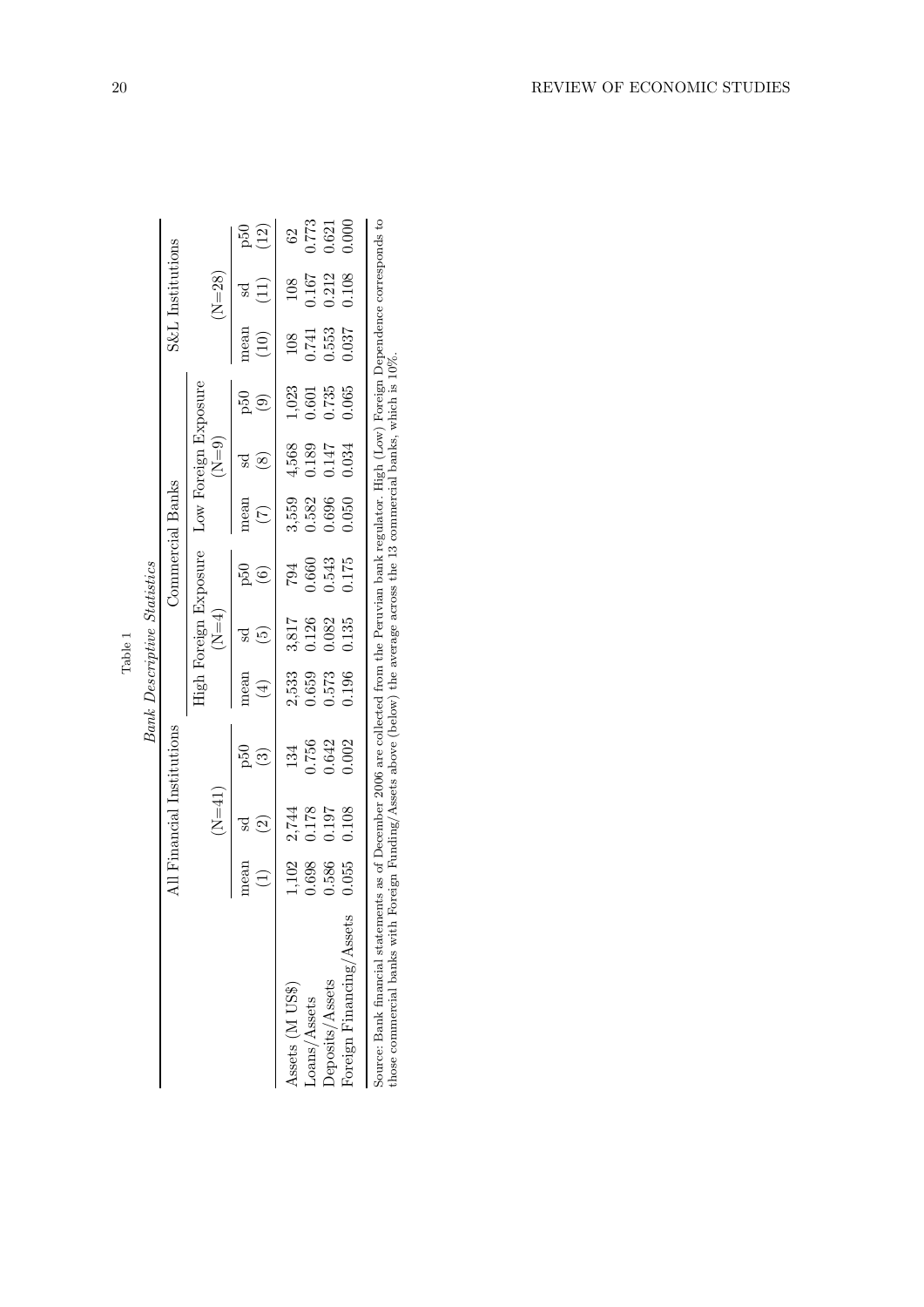| 0.538<br>0.215<br>$0.000$<br>0.047<br>0.516<br>0.756<br>0.943<br>$0.716$<br>0.797<br>t-test<br>1.087<br>0.032<br>0.683<br>0.000<br>0.000<br>0.631<br>$\widehat{\circ}$<br>$1,905$ $0.1$<br>0.005<br>$70.005$<br>710.0<br>44.6<br>0.05<br>657<br>$-0.6$<br>239<br>15.4<br>diff<br>4.2<br>3.6<br>$\widetilde{5}$<br>$\overline{A}$<br>$3,875.5$<br>$23,432.3$<br>256,182<br>1,869.6<br>$2,\!311.6$<br>58,478<br>$8,005$<br>$7,668$<br>1.12<br>0.381<br>0.036<br>0.417<br>$18.5\,$<br>4.5<br>$(N=47, 810)$<br>8.2<br>$\bigoplus$<br>Sd<br>$(N=4,974)$<br>184.8<br>1,253<br>mean<br>4,005<br>10,371<br>0.295<br>446.4<br>6,518<br>0.713<br>0.041<br>1.75<br>46.3<br>$40.8\,$<br>$\begin{array}{c} 2.9 \\ 4.7 \end{array}$<br>$8.0\,$<br>$\widehat{S}$<br>22,112.8<br>3,675.6<br>1,764.5<br>2,181.9<br>230,071<br>$7,696$<br>0.385<br>$\begin{array}{c} 6,903 \\ 1.10 \end{array}$<br>52,721<br>0.036<br>0.398<br>53,690)<br>20.4<br>$4.3\,$<br>9.4<br>6,169)<br>$\widehat{\Omega}$<br>Зd<br>$\frac{1}{2}$<br>$= N)$<br>169.3<br>1,013<br>8,466<br>mean<br>0.708<br>3,348<br>0.037<br>401.7<br>0.247<br>$1.70\,$<br>6,521<br>42.2<br>37.2<br>$2.3$<br>$5.3$<br>$8.7$<br>$\bigoplus$<br>Fraction of debt from banks with foreign debt above $10\%$<br>Banks' foreign debt weighted by firm's debt<br>Transported by Air (FOB 1,000 US\$)<br>Panel 2. Firm-Product-Destination<br>Paid in advance (FOB 1,000 US\$)<br>Exports - FOB (1,000 US\$)<br>Value - FOB $(1,000$ US\$)<br>Fraction of Dollar Debt<br>$\begin{array}{l} \# \text{ products (4-digit)}\\ \# \text{ Prod} \ge \text{Dest} \end{array}$<br>$\begin{array}{l} \mbox{Exports (1,000 Kg)}\\ \#~\mbox{destinations} \end{array}$<br>Volume $(1,000 \text{ Kg})$<br>Debt (1,000 US\$)<br>Distance (km)<br>Panel 1. Firm<br># of Lenders |                                   |        | All Exporters |      | Full Subsample |     | Difference of means<br>$(3)-(1)$ |                                                                               | More than 1 bank<br>Subsample |
|-------------------------------------------------------------------------------------------------------------------------------------------------------------------------------------------------------------------------------------------------------------------------------------------------------------------------------------------------------------------------------------------------------------------------------------------------------------------------------------------------------------------------------------------------------------------------------------------------------------------------------------------------------------------------------------------------------------------------------------------------------------------------------------------------------------------------------------------------------------------------------------------------------------------------------------------------------------------------------------------------------------------------------------------------------------------------------------------------------------------------------------------------------------------------------------------------------------------------------------------------------------------------------------------------------------------------------------------------------------------------------------------------------------------------------------------------------------------------------------------------------------------------------------------------------------------------------------------------------------------------------------------------------------------------------------------------------------------------------------------------------------------------------------------------|-----------------------------------|--------|---------------|------|----------------|-----|----------------------------------|-------------------------------------------------------------------------------|-------------------------------|
|                                                                                                                                                                                                                                                                                                                                                                                                                                                                                                                                                                                                                                                                                                                                                                                                                                                                                                                                                                                                                                                                                                                                                                                                                                                                                                                                                                                                                                                                                                                                                                                                                                                                                                                                                                                                 |                                   |        |               |      |                |     |                                  | mean<br>$\widetilde{\Xi}$                                                     | ್ದ<br>$\overset{\infty}{(8)}$ |
|                                                                                                                                                                                                                                                                                                                                                                                                                                                                                                                                                                                                                                                                                                                                                                                                                                                                                                                                                                                                                                                                                                                                                                                                                                                                                                                                                                                                                                                                                                                                                                                                                                                                                                                                                                                                 |                                   |        |               |      |                |     |                                  |                                                                               | $(N=2,223)$                   |
|                                                                                                                                                                                                                                                                                                                                                                                                                                                                                                                                                                                                                                                                                                                                                                                                                                                                                                                                                                                                                                                                                                                                                                                                                                                                                                                                                                                                                                                                                                                                                                                                                                                                                                                                                                                                 |                                   |        |               |      |                |     |                                  |                                                                               |                               |
|                                                                                                                                                                                                                                                                                                                                                                                                                                                                                                                                                                                                                                                                                                                                                                                                                                                                                                                                                                                                                                                                                                                                                                                                                                                                                                                                                                                                                                                                                                                                                                                                                                                                                                                                                                                                 |                                   |        |               |      |                |     |                                  | $2,753$<br>$2.29$                                                             | $\frac{11,286}{1.21}$         |
|                                                                                                                                                                                                                                                                                                                                                                                                                                                                                                                                                                                                                                                                                                                                                                                                                                                                                                                                                                                                                                                                                                                                                                                                                                                                                                                                                                                                                                                                                                                                                                                                                                                                                                                                                                                                 |                                   |        |               |      |                |     |                                  |                                                                               | 0.345                         |
|                                                                                                                                                                                                                                                                                                                                                                                                                                                                                                                                                                                                                                                                                                                                                                                                                                                                                                                                                                                                                                                                                                                                                                                                                                                                                                                                                                                                                                                                                                                                                                                                                                                                                                                                                                                                 |                                   |        |               |      |                |     |                                  |                                                                               | 82,027                        |
|                                                                                                                                                                                                                                                                                                                                                                                                                                                                                                                                                                                                                                                                                                                                                                                                                                                                                                                                                                                                                                                                                                                                                                                                                                                                                                                                                                                                                                                                                                                                                                                                                                                                                                                                                                                                 |                                   |        |               |      |                |     |                                  | $\begin{array}{c} 0.751 \\ 7,510 \\ 21,750 \\ 4.2 \\ 5.1 \\ 10.9 \end{array}$ | 381,807                       |
|                                                                                                                                                                                                                                                                                                                                                                                                                                                                                                                                                                                                                                                                                                                                                                                                                                                                                                                                                                                                                                                                                                                                                                                                                                                                                                                                                                                                                                                                                                                                                                                                                                                                                                                                                                                                 |                                   |        |               |      |                |     |                                  |                                                                               | 6.1                           |
|                                                                                                                                                                                                                                                                                                                                                                                                                                                                                                                                                                                                                                                                                                                                                                                                                                                                                                                                                                                                                                                                                                                                                                                                                                                                                                                                                                                                                                                                                                                                                                                                                                                                                                                                                                                                 |                                   |        |               |      |                |     |                                  |                                                                               | $\sqrt{8.7}$                  |
|                                                                                                                                                                                                                                                                                                                                                                                                                                                                                                                                                                                                                                                                                                                                                                                                                                                                                                                                                                                                                                                                                                                                                                                                                                                                                                                                                                                                                                                                                                                                                                                                                                                                                                                                                                                                 |                                   |        |               |      |                |     |                                  |                                                                               | 23.4                          |
|                                                                                                                                                                                                                                                                                                                                                                                                                                                                                                                                                                                                                                                                                                                                                                                                                                                                                                                                                                                                                                                                                                                                                                                                                                                                                                                                                                                                                                                                                                                                                                                                                                                                                                                                                                                                 |                                   |        |               |      |                |     |                                  | 1.514                                                                         |                               |
|                                                                                                                                                                                                                                                                                                                                                                                                                                                                                                                                                                                                                                                                                                                                                                                                                                                                                                                                                                                                                                                                                                                                                                                                                                                                                                                                                                                                                                                                                                                                                                                                                                                                                                                                                                                                 |                                   |        |               |      |                |     |                                  | 0.047                                                                         | $0.417$<br>$0.027$            |
|                                                                                                                                                                                                                                                                                                                                                                                                                                                                                                                                                                                                                                                                                                                                                                                                                                                                                                                                                                                                                                                                                                                                                                                                                                                                                                                                                                                                                                                                                                                                                                                                                                                                                                                                                                                                 |                                   |        |               |      |                |     |                                  |                                                                               | $(N=35,621)$                  |
|                                                                                                                                                                                                                                                                                                                                                                                                                                                                                                                                                                                                                                                                                                                                                                                                                                                                                                                                                                                                                                                                                                                                                                                                                                                                                                                                                                                                                                                                                                                                                                                                                                                                                                                                                                                                 |                                   |        |               |      |                |     |                                  | 245.0                                                                         |                               |
|                                                                                                                                                                                                                                                                                                                                                                                                                                                                                                                                                                                                                                                                                                                                                                                                                                                                                                                                                                                                                                                                                                                                                                                                                                                                                                                                                                                                                                                                                                                                                                                                                                                                                                                                                                                                 |                                   |        |               |      |                |     |                                  | 593.2                                                                         | $4,481.5$<br>$27,139.0$       |
|                                                                                                                                                                                                                                                                                                                                                                                                                                                                                                                                                                                                                                                                                                                                                                                                                                                                                                                                                                                                                                                                                                                                                                                                                                                                                                                                                                                                                                                                                                                                                                                                                                                                                                                                                                                                 |                                   |        |               |      |                |     |                                  | 6,508                                                                         | $8,718$                       |
|                                                                                                                                                                                                                                                                                                                                                                                                                                                                                                                                                                                                                                                                                                                                                                                                                                                                                                                                                                                                                                                                                                                                                                                                                                                                                                                                                                                                                                                                                                                                                                                                                                                                                                                                                                                                 |                                   |        |               |      |                |     |                                  | 61.5                                                                          | 2,165.7                       |
|                                                                                                                                                                                                                                                                                                                                                                                                                                                                                                                                                                                                                                                                                                                                                                                                                                                                                                                                                                                                                                                                                                                                                                                                                                                                                                                                                                                                                                                                                                                                                                                                                                                                                                                                                                                                 |                                   |        |               |      |                |     |                                  | $52.9$<br>$47.5$                                                              | 2,666.6                       |
|                                                                                                                                                                                                                                                                                                                                                                                                                                                                                                                                                                                                                                                                                                                                                                                                                                                                                                                                                                                                                                                                                                                                                                                                                                                                                                                                                                                                                                                                                                                                                                                                                                                                                                                                                                                                 | Shipment Value - FOB (1,000 US\$) | $32.8$ | 470.2         | 36.0 | 497.1          | 3.2 | 0.294                            |                                                                               | 574.9                         |
| 0.550<br>$8.\overline{5}$<br>2,334.4<br>86.1<br>2,203.1<br>77.5<br>Shipment Volume - $(1,000 \text{ Kg})$                                                                                                                                                                                                                                                                                                                                                                                                                                                                                                                                                                                                                                                                                                                                                                                                                                                                                                                                                                                                                                                                                                                                                                                                                                                                                                                                                                                                                                                                                                                                                                                                                                                                                       |                                   |        |               |      |                |     |                                  | 113.9                                                                         | 2,702.7                       |
| 0.000<br>$-0.06$<br>2.15<br>217<br>2.19<br>2.23<br># Shipments per year                                                                                                                                                                                                                                                                                                                                                                                                                                                                                                                                                                                                                                                                                                                                                                                                                                                                                                                                                                                                                                                                                                                                                                                                                                                                                                                                                                                                                                                                                                                                                                                                                                                                                                                         |                                   |        |               |      |                |     |                                  | 2.39                                                                          | 2.34                          |

<span id="page-20-0"></span>Firm Descriptive Statistics Table 2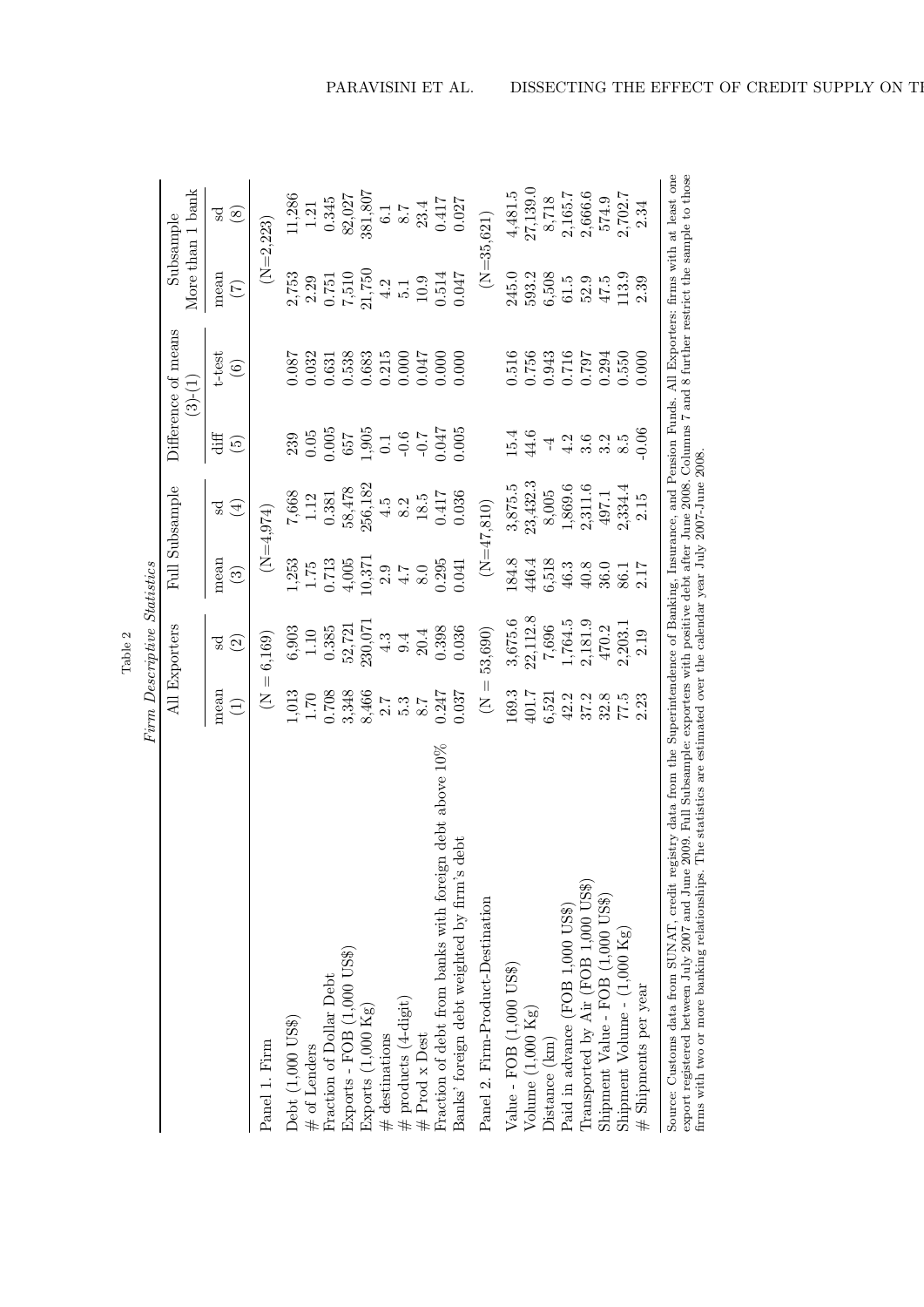Table 3

<span id="page-21-0"></span>

|           | Transmission of Credit Shocks by Banks |
|-----------|----------------------------------------|
|           | $\Delta \ln C_{ih}$                    |
| (1)       | (2)                                    |
| $-1.881*$ |                                        |
| (1.008)   |                                        |
|           | $-0.168***$                            |
|           | (0.046)                                |
| Yes       | Yes                                    |
| 10,334    | 10,334                                 |
| 0.630     | 0.630                                  |
| 0.261     | 0.261                                  |
| 41        | 41                                     |
| 4,974     | 4,974                                  |
|           |                                        |

Estimation of equation [\(4.8\)](#page-6-2).  $FD<sub>b</sub>$  is the share of foreign funding of bank b.  $D(FD_b > \overline{FD})$  is a dummy that signals whether foreign funding of bank  $\overline{b}$  is above the mean among commercial banks, 10%. Of the 4,974 firms in the regression, 2,223 have outstanding debt with two or more banks in the Pre period. Robust standard in parentheses, allowing for correlation at the product-destination level. \*\*\*p < 0.01, \*\*p < 0.05, and  $* p < 0.1$ 

| . |  |
|---|--|
|   |  |

<span id="page-21-1"></span>First Stage with Different Instrumental Variable Functional Forms

| Dependent Variable                                                                |                                  | $\Delta \ln C_i$                |                                 |
|-----------------------------------------------------------------------------------|----------------------------------|---------------------------------|---------------------------------|
|                                                                                   | (1)                              | (2)                             | (3)                             |
| $\sum_{b} \omega_{ib} \times D(FD_b > FD)$                                        | $-0.991***$<br>(0.092)           |                                 |                                 |
| $\sum_{b} \omega_{ib} \times FD_b$                                                |                                  | $-6.001***$                     | $33.9***$                       |
| $\sum_{b} \omega_{ib} \times FD_b^2$                                              |                                  | (1.324)                         | (6.6)<br>$-689.3***$<br>(120.3) |
| $\sum_{b} \omega_{ib} \times FD_{b}^{3}$                                          |                                  |                                 | $2.863.7***$<br>(510.9)         |
| Product-Destination FE<br>Observations<br>$R^2$<br>$F\text{-}Statistic (1, 5995)$ | Yes<br>14,208<br>0.371<br>115.52 | Yes<br>14,210<br>0.353<br>20.53 | Yes<br>14,211<br>0.394          |
| $F\text{-}Statistic (3, 5995)$                                                    |                                  |                                 | 13.78                           |

Estimation of first-stage [\(4.9\)](#page-7-1) with instrument  $F_i = \sum_b \omega_{ib} f(FD_b)$ , where  $\omega_{ib}$  is the share of firm-*i*'s outstanding credit with bank *b*. In column 1,  $f(FD_b) = D(FD_b > 10\%)$  is a dummy equal to one if the bank's foreign funding is above the system's average, 10%. In column 2,  $f(FD_b) = FD_b$ is the share of foreign debt of bank b. In column 3,  $f(FD_b)$  is a three-degree polynomial of  $FD_b$ . Robust standard errors in parentheses, allowing for correlation at the product-destination level. \*\*\* $p < 0.01$ , \*\* $p < 0.05$ , and  $^*p < 0.1$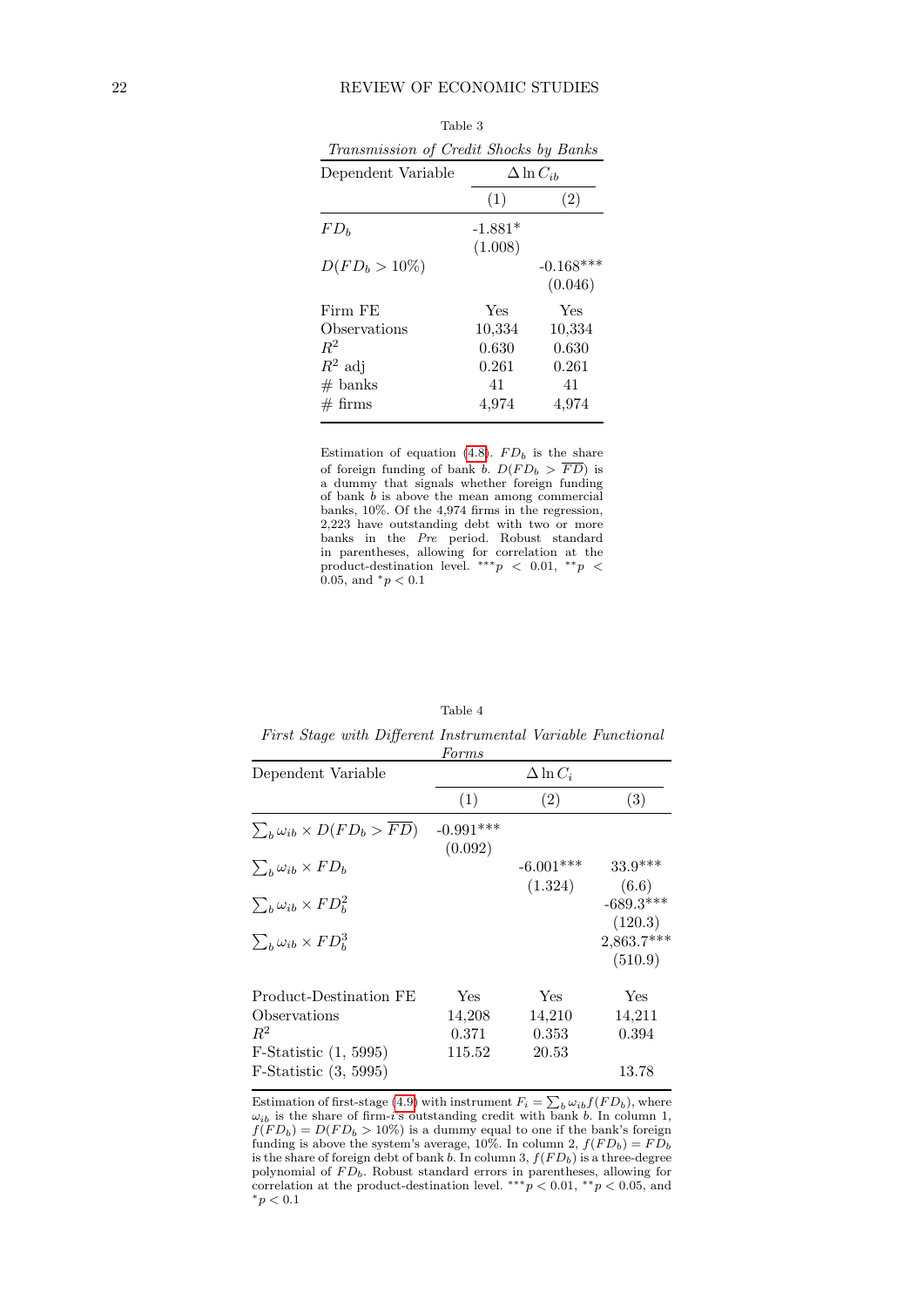|                                                                                                                                                |                        |                                   | Intensive Margin Elasticity to Credit Shocks |                            |                              |                                   |                                                                                                                                                                                                                                                                                                                                                                                                                                                                                                                                                                                                                                                                                                                    |
|------------------------------------------------------------------------------------------------------------------------------------------------|------------------------|-----------------------------------|----------------------------------------------|----------------------------|------------------------------|-----------------------------------|--------------------------------------------------------------------------------------------------------------------------------------------------------------------------------------------------------------------------------------------------------------------------------------------------------------------------------------------------------------------------------------------------------------------------------------------------------------------------------------------------------------------------------------------------------------------------------------------------------------------------------------------------------------------------------------------------------------------|
| Dependent Variable                                                                                                                             |                        |                                   | $\Delta \ln X_{ipd}$                         |                            |                              |                                   | $Pr(X_{ipdPost} > 0   X_{ipdPre} > 0)$                                                                                                                                                                                                                                                                                                                                                                                                                                                                                                                                                                                                                                                                             |
|                                                                                                                                                | <b>OLS</b>             |                                   |                                              | $\geq$                     |                              |                                   | Probit                                                                                                                                                                                                                                                                                                                                                                                                                                                                                                                                                                                                                                                                                                             |
|                                                                                                                                                | $\widehat{\Xi}$        | full sample<br>$\widehat{\Omega}$ | Pr > 0.42<br>$\widehat{\mathbb{C}}$          | $Pr > 0.56$<br>$\bigoplus$ | Pr > 0.68<br>$\widetilde{5}$ | Pr > 79<br>$\widehat{\mathbf{e}}$ | $(\tilde{\mathcal{L}})$                                                                                                                                                                                                                                                                                                                                                                                                                                                                                                                                                                                                                                                                                            |
| $\Delta \ln C_i$                                                                                                                               | $0.025**$              | $0.195***$                        | $0.162***$                                   | $0.146***$                 | 0.111                        | 0.161                             |                                                                                                                                                                                                                                                                                                                                                                                                                                                                                                                                                                                                                                                                                                                    |
| $\ln X_{ipd}$                                                                                                                                  | (0.010)                | (0.046)                           | (0.052)                                      | (0.072)                    | (0.105)                      | (0.134)                           | $0.145***$                                                                                                                                                                                                                                                                                                                                                                                                                                                                                                                                                                                                                                                                                                         |
| $\ln X_i$                                                                                                                                      |                        |                                   |                                              |                            |                              |                                   | $0.040***$<br>(0.003)                                                                                                                                                                                                                                                                                                                                                                                                                                                                                                                                                                                                                                                                                              |
| $\ln C_i$                                                                                                                                      |                        |                                   |                                              |                            |                              |                                   | $0.018***$<br>(0.004)                                                                                                                                                                                                                                                                                                                                                                                                                                                                                                                                                                                                                                                                                              |
| $\sum_b \omega_{ib} \times D(FD_b > FD)$                                                                                                       |                        |                                   |                                              |                            |                              |                                   | (0.002)<br>(0.022)<br>$-0.029$                                                                                                                                                                                                                                                                                                                                                                                                                                                                                                                                                                                                                                                                                     |
| Product-Destination FE<br>Observations<br>$R^2$                                                                                                | 14,208<br>0.438<br>Yes | 14,208<br>${\rm Yes}$             | 10,708<br>Yes                                | 8,031<br>Yes               | 5,354<br>Yes                 | 2,677<br>${\rm Yes}$              | 29,763<br>0.166<br>Yes                                                                                                                                                                                                                                                                                                                                                                                                                                                                                                                                                                                                                                                                                             |
| allowing for correlation at the product-destination level. *** $p < 0.1$ , ** $p < 0.05$ , and * $p < 0.1$<br>Estimation of equation (4.11). 1 |                        |                                   |                                              |                            |                              |                                   | $\sum_{b} \omega_{ib} D(FD_b > 10\%)$ , where $\omega_{ib}$ is the share of bank b in overall credit of firm i, and FD <sub>b</sub> is the share of foreign funding of bank b. In columns 3 to 6, the sample is restricted to those flows with probability of<br>In the IV regressions, the change in (log of) credit, $\Delta \ln C_i$ , is instrumented with the measure of exposure $F_i =$<br>60, and 80 percentiles of the distribution of continuation. The computed probabilities are based on the Probit in column 7: the dependent variable is<br>the probability of continuation in the Post-period for a firm-product-destination export flow active in the Pre-period. Standard errors in parentheses, |

<span id="page-22-0"></span>

| ю     |   |
|-------|---|
| Table |   |
|       | ř |

allowing for correlation at the product-destination level.  $^{**}p < 0.01$ ,  $^{**}p < 0.05$ , and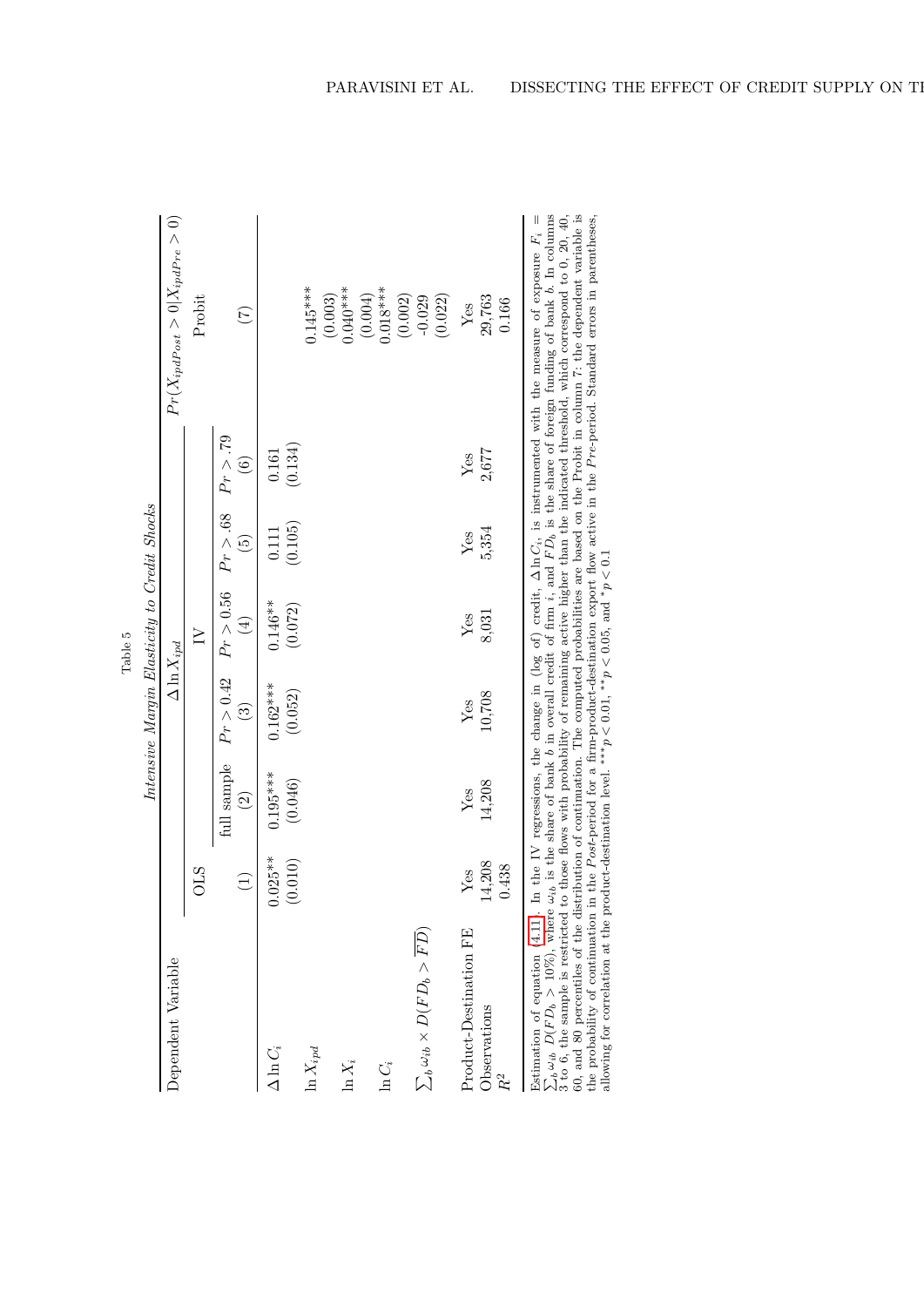<span id="page-23-0"></span>

|                                                                 |                                                | <i>Execusive margin Enasticity to Create Shocks</i> |                                                  |                                                   |
|-----------------------------------------------------------------|------------------------------------------------|-----------------------------------------------------|--------------------------------------------------|---------------------------------------------------|
| Dependent Variable                                              |                                                | $Pr(X_{ipdt} = 0   X_{ipdt-1} > 0)$<br>Exit         | $Pr(X_{ipdt} > 0   X_{ipdt-1} = 0)$<br>Entry     |                                                   |
|                                                                 | <b>OLS</b><br>(1)                              | IV<br>$\left( 2\right)$                             | <b>OLS</b><br>$\left( 3\right)$                  | IV<br>(4)                                         |
| $\ln C_{it}$                                                    | $-0.001$<br>(0.003)                            | $-0.04$<br>(0.011)                                  | $0.015 \cdot 10^{-2}$<br>$(0.010 \cdot 10^{-2})$ | $-0.001 \cdot 10^{-2}$<br>$(0.020 \cdot 10^{-2})$ |
| Product-Destination-Time FE<br>Firm FE<br>Observations<br>$R^2$ | Yes<br>$\operatorname{Yes}$<br>62,386<br>0.591 | Yes<br><b>Yes</b><br>62,386                         | Yes<br><b>Yes</b><br>4, 161, 4651<br>0.520       | Yes<br><b>Yes</b><br>4, 161, 4651                 |

Table 6 Extensive Margin Elasticity to Credit Shocks

Estimation of equation [\(3.4\)](#page-5-0). In the IV regression, the (log of) credit,  $\ln C_{it}$ , is instrumented with the measure of exposure  $F_{it} = \sum_b \omega_{ib} D(FD_b > 10\%)$  Post<sub>t</sub>, where  $\omega_{ib}$  is the share of bank b in overall<br>credit of firm i and  $FD_b$  is the share of foreign funding of bank b and Post<sub>t</sub> is a dummy equal to one in<br>the Post-pe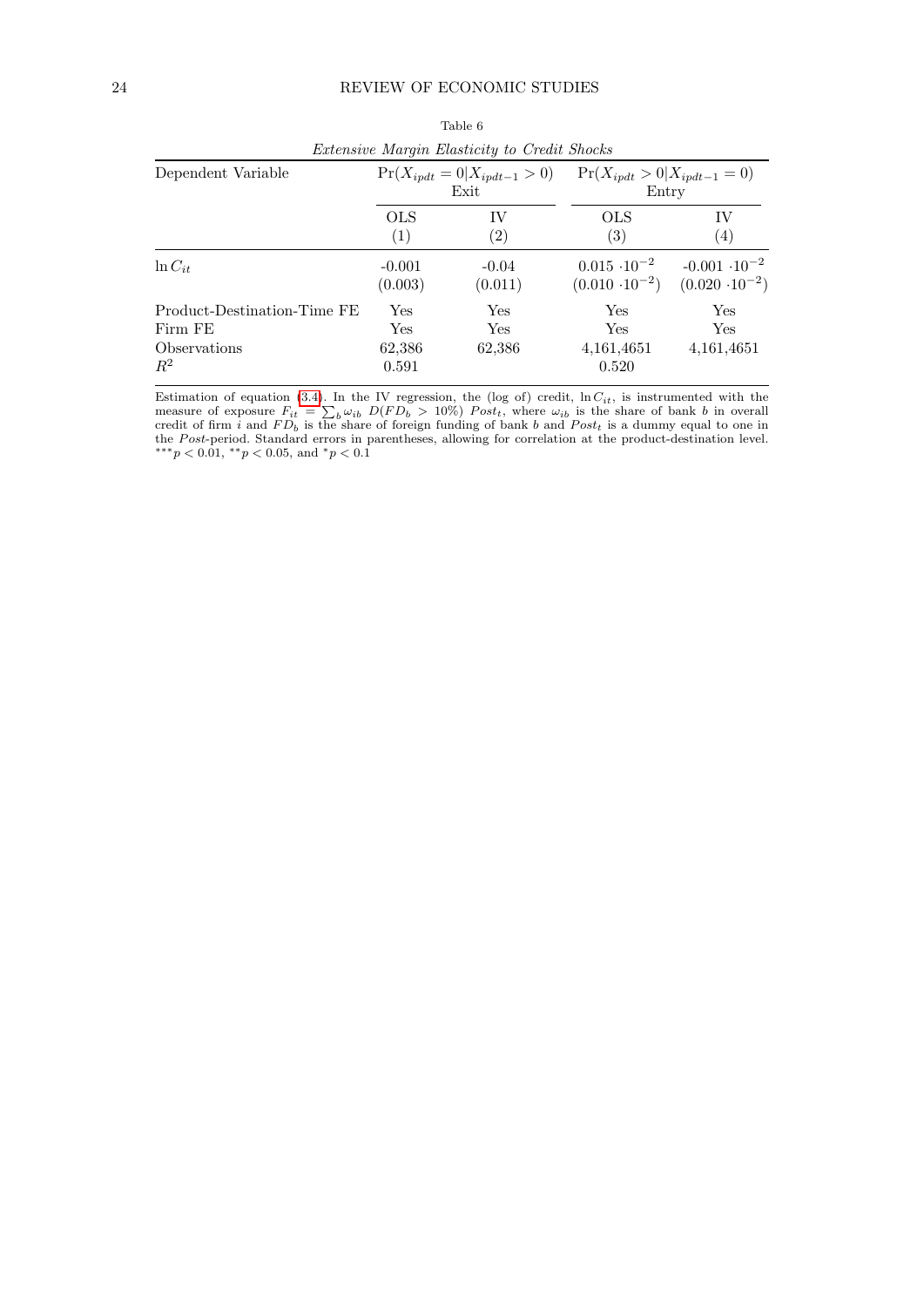|                                               |                                        | $Effect of Credit on Expert Arrangements$ |                       |                  |                                                                                                                                                |
|-----------------------------------------------|----------------------------------------|-------------------------------------------|-----------------------|------------------|------------------------------------------------------------------------------------------------------------------------------------------------|
| Dependent Variable                            | $\bigoplus$                            |                                           |                       |                  | $\text{Min}(ShipFreq_{ipd})$ $\Delta \ln(ShipVol_{ipd})$ $\Delta \ln(ShipVal_{ipd})$ $\Delta \ln(FracAir_{ipd})$ $\Delta \ln(Frac{Gal_{ipd}})$ |
| $\Delta \ln C_i$                              | $0.110***$<br>(0.020)                  | $0.085**$<br>(0.036)                      | $0.106***$<br>(0.037) | (700.0)<br>0.008 | $-0.024**$<br>(0.011)                                                                                                                          |
| Product-Destination FE<br><b>Observations</b> | 4.208<br>Yes                           | 14,208<br>Yes                             | 4,209<br>$Y$ es       | 14,208<br>Yes    | 14,208<br>$Y$ es                                                                                                                               |
|                                               | $\mathfrak{g}$<br>$\ddot{\phantom{a}}$ | マンクリス しょうしょう アイ・プログラム アイ・プレー アイ・プレー       |                       |                  | こうしゅう インター・コード                                                                                                                                 |

<span id="page-24-0"></span>Table 7

IV estimation of equation [\(4.11\)](#page-8-1). Dependent variable in column 1 is the change in the (log) frequency of shipments; in columns 2 and 3 is the change of (log) average size of shipments, in volume and value, respectively; in columns 4 and 5, it is the change in the fraction of the annual export flow (FOB) transported by air and paid in advanced by the importer, respectively. Change in (log of) credit, ∆ ln  $C_i$ , is instrumented with  $F_i =$  $\triangleright$  $b \, \omega_{ib}$  $D(FD_b > 10\%)$ , where  $\omega_{ib}$  is the share of bank b in overall credit of firm *i* and FD<sub>b</sub> is the share of foreign funding of bank b. Standard model of the share of the share of bank b. Standard errors in parentheses, allowing for correlation at the product-destination level. ∗∗∗p < 0.01, ∗∗p < 0.05, and  $p < 0.1$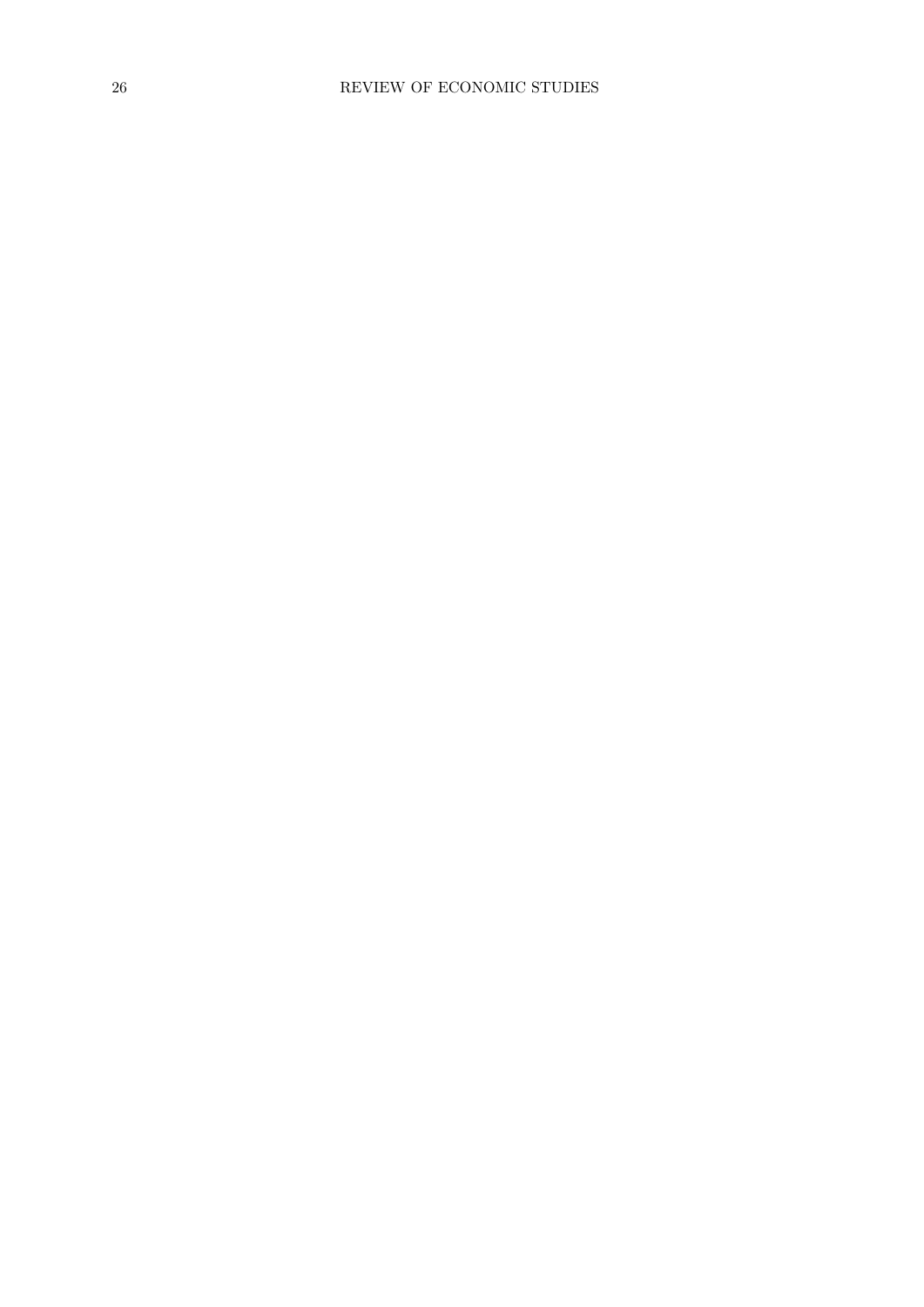<span id="page-26-0"></span>

|                                                 |                                          |                                                                           | Identification Tests                               |                                                      |
|-------------------------------------------------|------------------------------------------|---------------------------------------------------------------------------|----------------------------------------------------|------------------------------------------------------|
| Dep. Variable                                   | $\Delta \ln X_{ipd}$<br>Intensive<br>(1) |                                                                           | $Pr(X_{ipdt} = 0   X_{ipdt-1} > 0)$<br>Exit<br>(2) | $\Pr(X_{ipdt} > 0   X_{ipdt-1} = 0)$<br>Entry<br>(3) |
| Panel 1: $X_{ipd}$ is Value (FOB) of Exports    |                                          |                                                                           |                                                    |                                                      |
| $\Delta \ln C_i$                                | $0.217***$<br>(0.046)                    | $\ln C_{it}$                                                              |                                                    |                                                      |
| Panel 2: Product Classification at 6 HSdigits   |                                          |                                                                           |                                                    |                                                      |
| $\Delta \ln C_i$                                | $0.221***$<br>$-0.046$                   | $\ln C_{it}$                                                              | $-0.001$<br>(0.009)                                | $0.000 \cdot 10^{-2}$<br>$(0.000 \cdot 10^{-2})$     |
| Panel 3: Sample of Homogeneous Goods            |                                          |                                                                           |                                                    |                                                      |
| $\Delta \ln C_i$                                | $0.183***$<br>(0.048)                    | $\ln C_{it}$                                                              | $-0.011$<br>(0.012)                                | $-0.001 \cdot 10^{-2}$<br>$(0.021 \cdot 10^{-2})$    |
|                                                 |                                          | Panel 4: Controlling for Observable Firm Characteristics                  |                                                    |                                                      |
| $\Delta \ln C_i$                                | $0.219***$<br>(0.057)                    | $\ln C_{it}$                                                              | $-0.016$<br>(0.013)                                | $-0.006 \cdot 10^{-2}$<br>$(0.022 \cdot 10^{-2})$    |
| $\ln X_i$                                       | $-0.028**$<br>(0.013)                    | $\ln X_i \times Post$                                                     | $-0.012***$<br>(0.004)                             | $-0.009* \cdot 10^{-2}$<br>$(0.005 \cdot 10^{-2})$   |
| $\ln US\$Debt_i$                                | $0.119*$<br>(0.065)                      | $\ln US\$Debt_i \times Post$                                              | $-0.030*$<br>(0.018)                               | $0.024 \cdot 10^{-2}$<br>$(0.024 \cdot 10^{-2})$     |
| $UnitPrice_{ipd}$                               | 0.000<br>(0.000)                         | $UPrice_{ipd}$                                                            | 0.000<br>(0.000)                                   |                                                      |
|                                                 |                                          | $UPrice_{ipd} \times Post$                                                | 0.000<br>(0.000)                                   |                                                      |
| $\ln \# products_i$                             | $\,0.003\,$<br>(0.022)                   | $\ln \# prod_i \times Post$                                               | $-0.015**$<br>(0.007)                              | $-0.077****10^{-2}$<br>$(0.013 \cdot 10^{-2})$       |
| $\ln \# destination_i$ s                        | $\,0.034\,$<br>(0.029)                   | $\ln \# dest_i \times Post$                                               | $-0.031***$<br>(0.009)                             | $-0.018 \cdot 10^{-2}$<br>$(0.022 \cdot 10^{-2})$    |
| Panel 5: <i>Post</i> -period of two years       |                                          |                                                                           |                                                    |                                                      |
| $\Delta \ln C_i$                                | $0.189***$<br>(0.038)                    | $\ln C_{it}$                                                              | $-0.014$<br>(0.010)                                | $0.001****10^{-2}$<br>$(0.000 \cdot 10^{-2})$        |
| Panel 6: Measure of Exposure as of Dec $2007\,$ |                                          |                                                                           |                                                    |                                                      |
| $\Delta \ln C_i$                                | $0.162***$<br>$-0.054$                   | $\ln C_{it}$                                                              | $-0.015$<br>(0.013)                                | $0.006 \cdot 10^{-2}$<br>$(0.022 \cdot 10^{-2})$     |
|                                                 |                                          | Panel 7: Alternative IV functional form (Continuum 3rd-Degree Polynomial) |                                                    |                                                      |
| $\Delta \ln C_i$                                | $0.217***$<br>(0.064)                    | $\ln C_{it}$                                                              | $-0.028*$<br>(0.016)                               | $0.007 \cdot 10^{-2}$<br>$(0.027 \cdot 10^{-2})$     |
| Panel 8: Placebo Test                           |                                          |                                                                           |                                                    |                                                      |
| $\Delta \ln C_i$                                | $-0.125$<br>(0.173)                      | $\ln C_{it}$                                                              | $-0.077$<br>(0.057)                                | $0.001 \cdot 10^{-2}$<br>$(0.001 \cdot 10^{-2})$     |

Table 8

IV estimations of [\(4.11\)](#page-8-1) and [\(3.4\)](#page-5-0). In Panel 7,  $\Delta \ln C_i$  instrumented by a three-degree polynomial of  $F_i = \sum_b \omega_{ib} FD_b$ . In Panel 8, the placebo test assumes that the credit shock occurred a year earlier (June 2006). Standa